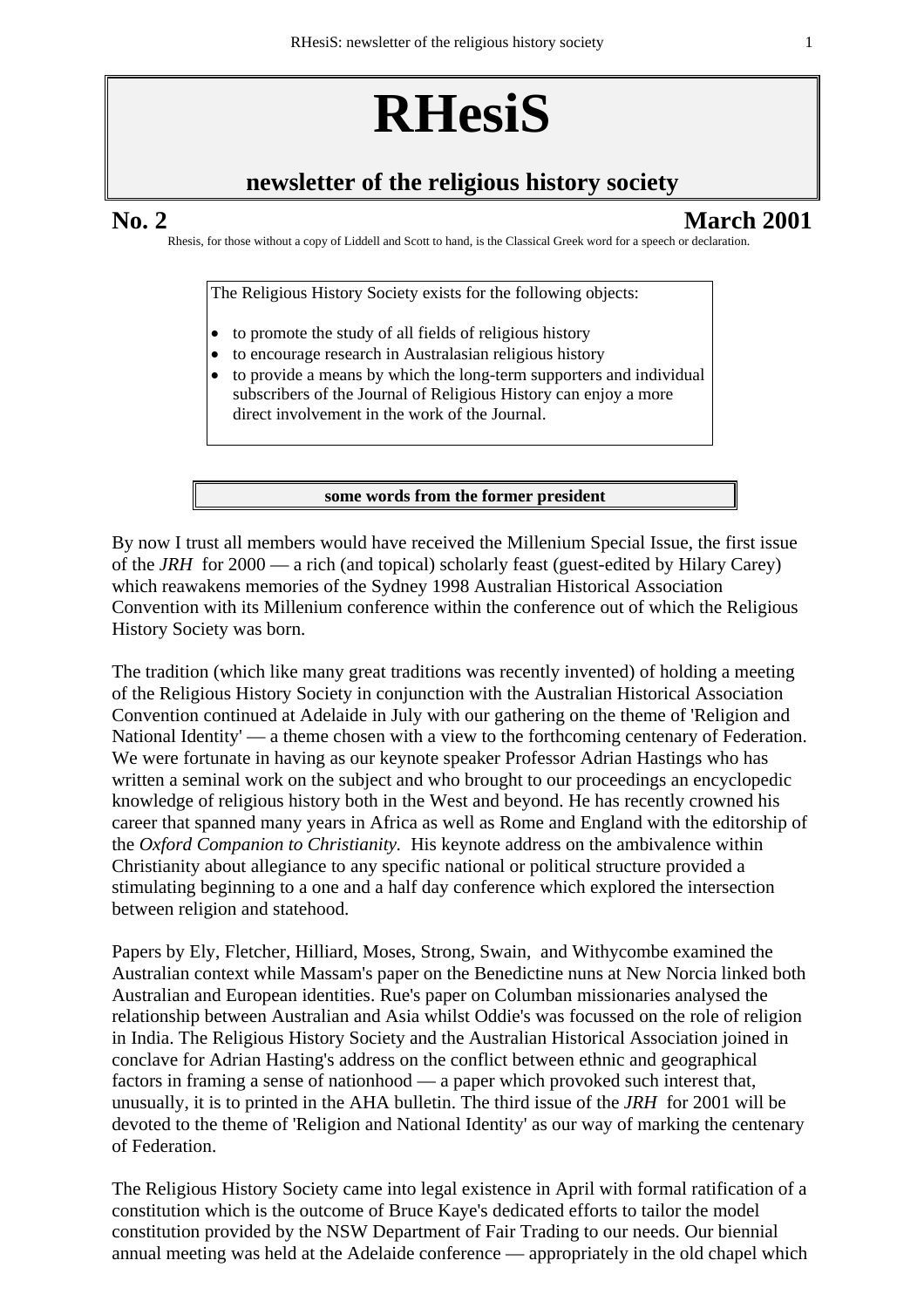now forms part of the Migration Museum adjacent to the University of Adelaide. Hilary Carey is now president and John Gascoigne treasurer. We will meet formally again at Griffith University in July 2002 in conjunction with the Australian Historical Association Conference.

As from January 2000 I have taken over as editor of the *Journal of Religious History* a task made much easier by the procedures implemented by Hilary Carey during her dedicated and productive four years as editor and the continuing careful attention of Sue Whitehead as assistant editor. Thankfully, too, our long-serving copy editor, Carl Harrison-Ford, continues to maintain high scholarly standards in presentation with genuine interest in the journal's content. Past and present editors marked the change of regime with a lunch for Carl near his Blue Mountain home with its views of Govett's Leap. There have been a few staff changes at Blackwells (generally connected with maternity) but our relations with that benevolent publishing concern continue to be harmonious and strengthened by visits from them and, more occasionally, visits to them.

The Bruce Mansfield prize, which is awarded for the best article in two consecutive volumes of the journal was awarded to Paul Landau for his theoretically wide-ranging article, " 'Religion' and Christian Conversion in African History: A New Model" in the special issue on 'Africans meeting Missionaries' (*JRH,* 23, Feb. 1999). Professor Landau (now of the University of Maryland) will be joining the journal's editorial board along with Professor Bob Moore (University of Newcastle-upon-Tyne, UK). Another recent change is the addition of Clare Walker (from the other University of Newcastle adjacent to the vineyards on the Hunter River) to the Editorial Committee.

On a sadder note I regret to have to record the passing of two past members of the Association for the *Journal of Religious History*, Dr Garth Thomas, an historian of ancient Rome who moved to England some years ago, and Professor Eric Sharpe of the Department of Religious Studies, University of Sydney.

The newsletter next year will include a roundup of correspondents' reports but we are devoting this one principally to an outline of the possibilities for research in the area of religious history at the Mitchell Library. I am very grateful to Mr. Jim Andrighetti of the Mitchell Library for providing an account of the archival riches that that great institution can provide to those sharing the interests of the Religious History Society.

> **John Gascoigne School of History University of New South Wales**

# **RHesiS: Newsletter of the Religious History Society Contact Numbers**

Please direct correspondence and items for this newsletter to:

Ms Sue Whitehead A/Editor, Rhesis: Newsletter of the Religious History Society School of History University of New South Wales NSW 2052 AUSTRALIA Phone: 02 9385 2341, fax: 02 9385 1251, email: jrh@staff.usyd.edu.au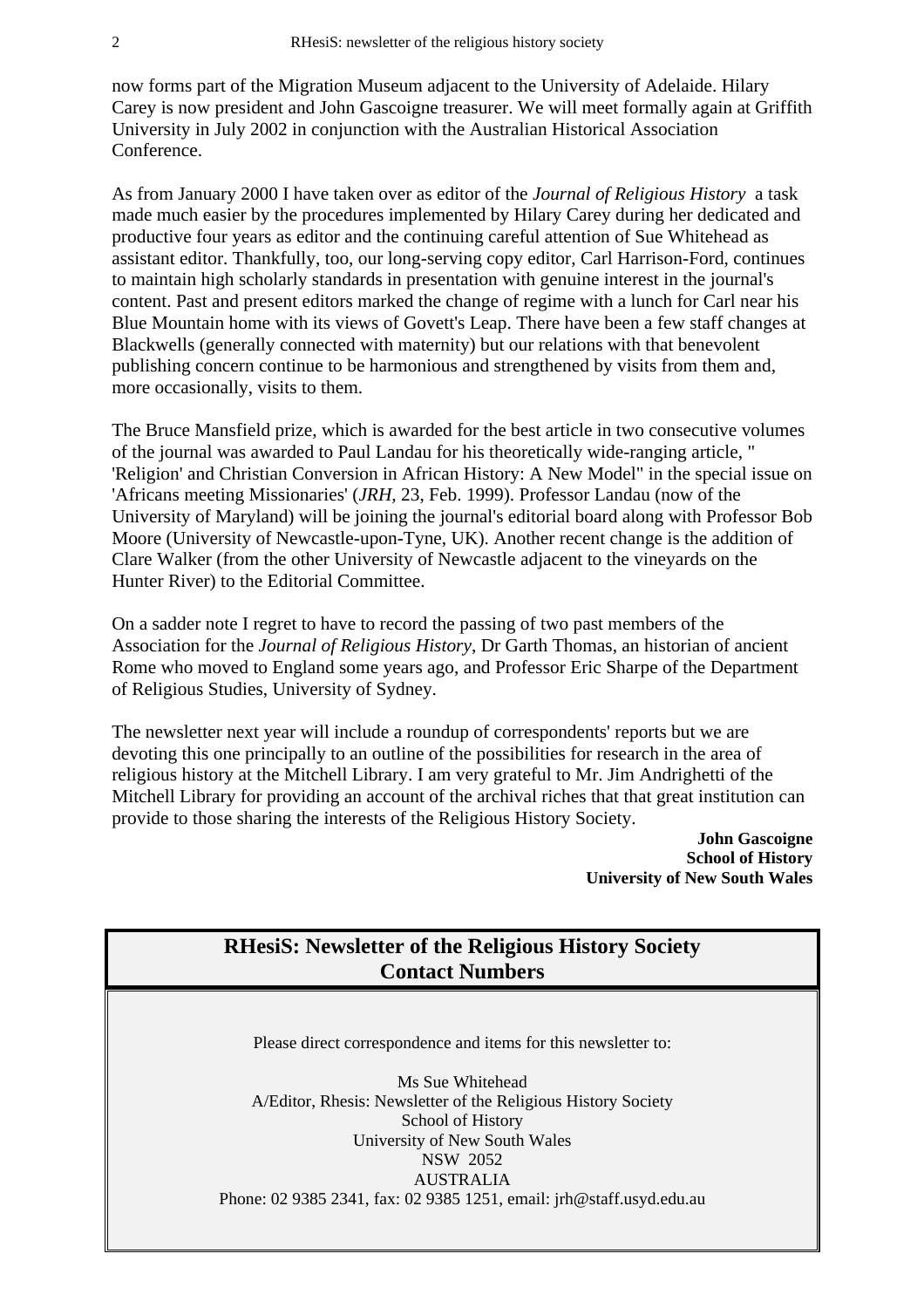**feature article**

# **Soul-Searching: Manuscript Sources on Australian Religious History in the Mitchell Library, State Library of New South Wales Jim Andrighetti**

The Mitchell Library, the major Australian Research Collection of the State Library of New South Wales, is synonomous with the primary documentary sources of Australian history. It is also a secular repository of significant holdings relating to our religious history reflecting overwhelmingly its Christian heritage. The Library has provided sanctuary for the records of various religious bodies under-resourced to preserve their own church archives. This article refers to a selection of multi-denominational records, including the records of religious bodies and of evangelical, ecumenical and philanthropic organisations, and the personal papers of clergymen, missionaries and lay persons.<sup>1</sup> It cites original collections only and not microfilm copies of records held either in private hands or in other institutions, such as the corpus of parish registers held by the Society of Australian Genealogists.

#### **The Mitchell Bequest**

The genesis of the Mitchell Library resulted from a bequest of the greatest collector of Australiana, David Scott Mitchell.<sup>2</sup> His personal collection of over 60,000 volumes, including 1,140 of manuscripts as well as of books, pamphlets, maps and pictures, focusing on Australia, the South West Pacific and Antarctica, endowed his memorial library which opened in 1910. Mitchell's intention to bequeath his collection to the Trustees of the Public Library of New South Wales had first been made known in late 1898 to the Head Librarian H.C.L. Anderson, then to a delegation of three public figures, one of whom was the low church Anglican clergyman, W. H. H. Yarrington.<sup>3</sup> Mitchell's collection was the blueprint from which an unrivalled Australian collecting institution was to be built. His collection was to be augmented largely by gift, purchase and deposit, and supported by public funds.

Religious features of Mitchell's bequest included the early colonial correspondence of Anglican clergymen and missionary, the Reverend Lancelot E. Threlkeld and the Reverend Thomas Reddall of Campbelltown, and a portrait of the Reverend Samuel Marsden.<sup>4</sup> Rare items of non-Australian provenance, befitting Mitchell's status as a gentleman bibliophile and discerning collector, included an example of early  $17<sup>th</sup>$  century Islamic calligraphy in the form of a copy of the Koran from Delhi, as well as medieval and Renaissance manuscripts of an ecclesiastical or semi-ecclesiastical nature.<sup>5</sup> One of these

exquisite illuminated manuscripts, a French Book of Hours, ca. 1510, featured in *Possessed: An Exhibition of Treasures from the State Library of New South Wales,* 4 March-29 June 1997.

### **A Library in the Making**

The Mitchell Library's earliest manuscript relating to Australia was acquired from an English collection in 1932. It records part of a  $17<sup>th</sup>$  century Spanish expedition for exotic spices and crusade to save human souls. The *Relación* of Don Diego de Prado y Tovar is an account of the voyage of De Quiros and Torres in 1605-6 in search of the Great South Land. All three men were Portuguese navigators in the service of the King of Spain. These religious zealots sought to convert the benighted inhabitants of the fabled *Terra Australis* to God under the gonfalon of Catholic Christendom. Prado's noncontemporaneous narrative was compiled from his original journal in 1615, after he became a Basilian monk in Madrid. It is a rare source for Torres' voyage onto Manila after his separation from De Quiros off the coast of present day Vanuatu. It is also the first recorded instance of Europeans travelling through the strait between Australia and New Guinea.

As chief draftsman of the Australian *Constitution*, Sir Samuel Walker Griffith (1845-1920) presided over the inclusion of religious liberty in this epochal document, of which the 1891 printed proofs edited by him are held in the Dixson Library, State Library of New South Wales. They form part of a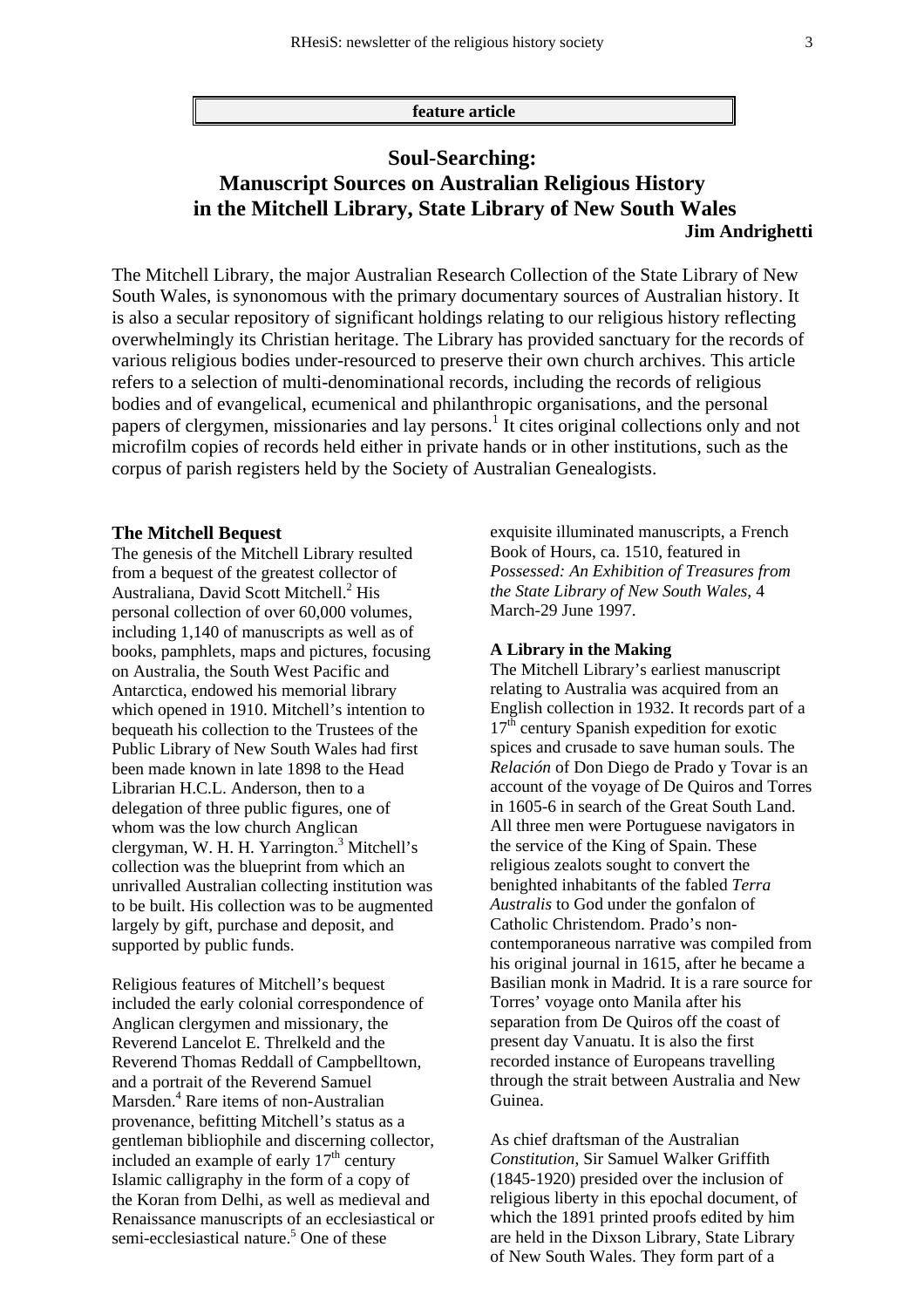consignment of his personal papers, a sanitised collection that his biographer Roger Joyce states had been "culled by Griffith with a very high sense of his own importance…There are practically no papers criticizing him. No letters criticizing him at all…"6 Joyce has also alerted us to the rich material on Samuel's father, Edward Griffith, a convert to Christianity and a Congregational minister, and the growing estrangement of young Samuel from his father's faith. $7$ 

Although there was to be no *rapprochement*, Samuel Griffith did not turn to the more prestigious Church of England until after his father's death in 1891. A second consignment of Griffith's papers, offering a more rounded impression of his private and public life, was presented by his daughters to the Mitchell Library in 1951.

Griffith's literary achievements found ultimate expression in the first and only Australian translation of Dante's "cathedral of words," *The Divine Comedy*, published in 1911 by Oxford University Press.<sup>8</sup> Three years earlier, Angus and Robertson had issued his translation of *Inferno,* the manuscripts of which are located in the publishing house's archive in the Library.<sup>9</sup> Griffith's literal and jejune translation of Dante's *capo lavoro*  attracted some favourable reviews from overseas, more in acknowledgement of the rendering of a European high culture classic by a colonial patrician than in recognition of any signal contribution to Dante scholarship.<sup>10</sup>

#### **Sir Henry Parkes**

The voluminous correspondence of five–times Premier of NSW, Sir Henry Parkes (1815- 1896), canvases the major political issues of his day, including the nexus between faction politics and sectarianism.11 The *bête noir* of Irish Catholics, Parkes introduced a secular system of education and abolished government aid to denominational schools. The issue of State aid to education resurfaced in the postwar years, and was largely implemented by the Federal Government by the late 1960s. The Council for the Defence of Government Schools (DOGS) was established in 1969 by supporters of the state school system to oppose any concessions given to private and church schools. The records of DOGS, including correspondence files, press releases and newsletters, demonstrate the development from the blackboard to the ballot box of one of the most volatile and enduring electoral issues of the late  $20<sup>th</sup>$  century.

#### **Marie Bignold**

Religion and politics are imbricated in the parliamentary papers of Marie Bignold, Call to Australia Party and Christian Independent MLC from 1984 to 1992.<sup>12</sup> The Christian agenda of her work in the NSW Upper House is evidenced in such files relating to antiabortion campaigns, sex education in the school curricula and moral rearmament.

The papers also afford insights into her role as a member of the crossbenches holding the balance of power.

#### **Alexander Harris**

The papers of the Harris family shed light on a century-old conundrum of Australian literary history. They offer an impeccable source on the identity and life of the elusive mid- $19<sup>th</sup>$ century chronicler, Alexander Harris, author of *Settlers and Convicts: Or, Recollections of Sixteen Years Labour in the Australian Backwoods* (1847) and *The Testimony to the Truth: Or, the Autobiography of an Atheist*  (1848), an account of his religious conversion.13 Among the papers are Harris's correspondence, draft manuscripts and a religious diary of 1870. The papers were received in 1993 from Harris's descendants in Canada, and include research material on him compiled by his grandson, Grant Carr-Harris.

## **Havelock Ellis**

British sex psychologist Havelock Ellis (1859- 1939) spent four formative years from his late teens in NSW. Ellis kept a diary recording his inner life, his feelings and emotions, and his eventual 'conversion' when he rejected Christianity for a scientific pantheism.<sup>14</sup> Sexual questions supplanted religious ones, which would spur on further enquiries and casework climaxing in his landmark work, *Studies in the Psychology of Sex* (1936). Accompanying the diary are commonplace books, 1875-86, and letters he wrote home to his parents, 1867, 1875-7.

#### **Sydney Female Refuge Society**

The records of the Sydney Female Refuge Society, 1863-1911, reflect late Victorian Protestant philanthropy towards exprostitutes.15 The middle-class Ladies' Committee enforced strict moral and working codes coupled with religious instruction to rehabilitate the refuge inmates. Laundry and needlework skills were imparted on these "fallen" women in order to enhance their employment prospects after their release.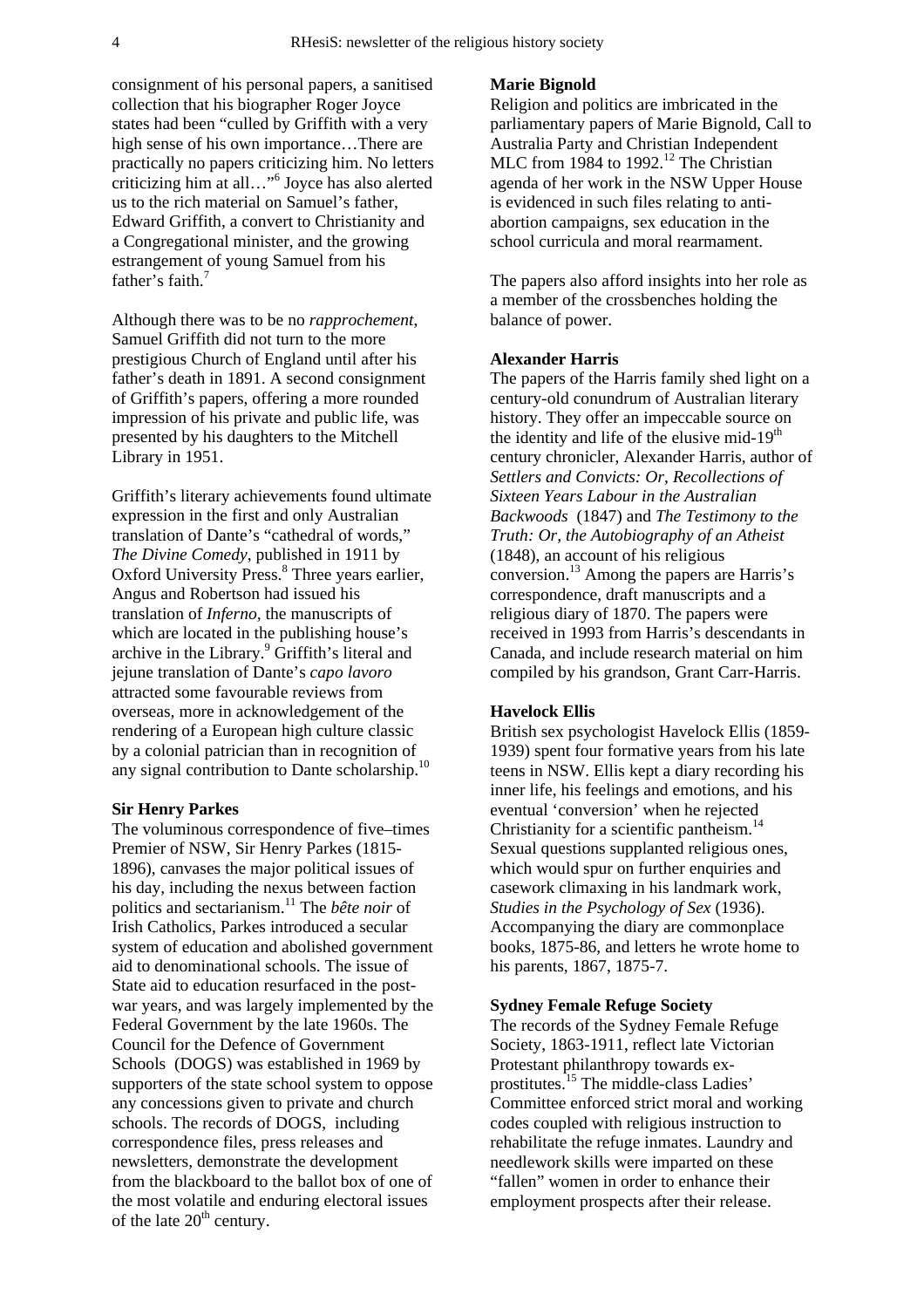## **Benevolent Societies**

Further collections document the various responses of organised religion and evangelical charitable institutions to the destitute under-class and ostracised subcultures of society. The records of the Benevolent Society of NSW are an important archive for the history of Australian welfare.<sup>16</sup> Accompanying this collection are the records of its predecessor the New South Wales Society for Promoting Christian Knowledge and Benevolence, 1813-18. The papers of Wayne Wright, a former street kid who had acquired HIV, include his time-capsule correspondence, 1981-93, with churches and church-based organisations eliciting their attitudes on AIDS. The records of the Sydney City Mission, 1862-1983, include minutes of the City Night Refuge and Soup Kitchen Committee, 1868-79, 1946 and 1963-68. A recent accession is the records of the Salvation Army which await further arrangement and description.

#### **The Rainbow Archives**

A three dimensional record has been left of the ideological fringe dwellers who people the countercultural and alternative lifestyle movements that blossomed in the 1960s. Written, oral and visual documentation form part of an ongoing project, the Rainbow Archives, conceived to preserve the documentary record of such movements. Non-Christian religions and new age spirituality have been documented, and material on religious cults has been compiled by the originator of the Archives, Pip Wilson.

## **Ecumenical Movement**

A small group of collections represent the ecumenical movement in Australia. The records of Action for World Development (AWD), 1971-1992, were received in 1989-92. AWD is a network of individuals and groups committed to social justice. Established in 1971 by the Australian Episcopal Conference and Australian Council of Churches, it has since become an independent body maintaining close links with the churches. The records of the Australian Hymn Book Committee, 1968-77, document the collaboration towards and the publication of the *Australian Hymn Book* (1977). Australia's first ecumenical hymn book, it was the product of a decade's joint research by members of the Anglican Church, the Congregational, Methodist and Presbyterian Churches, and their successor the Uniting Church of Australia, and the Roman Catholic Church as represented by the Archdiocese of Sydney.

The ecumenical movement chiefly among the Protestant Churches is represented by other collections. The New South Wales Council of Churches is a peak inter-denominational body. Subject files predominate on a range of social issues from the Council's early years in the 1920s to the present. Other records include minutes, media statements, submissions to government and material relating to the broadcasting activities of the Reverend Bernard Judd through the Council's radio station 2CH. Also held are the records of the NSW Christian Endeavour Union and the Australian Christian Endeavour Union.

#### **Women's Organisations**

Protestant Christianity inspired the foundation of two prominent women's organisations whose non-current records are reposited in the Library. The Woman's Christian Temperance Union of NSW is the oldest women's organisation in the state. The Sydney branch was founded in 1882. In 1890 the state branch was formed embracing the growing number of metropolitan and country unions. The records of local unions from Arncliffe to Wahroonga and Armidale to Wollongong are held, as are the records of the NSW Executive, and the minutes of the Band of Hope Union, 1942-6, and the Good Film and Radio Vigilance League of NSW, 1945-55. The records of the Young Women's Christian Association, 1880- 1971, include those of the Religious Work Department, 1917-24. The records of the YWCA Council of NSW, 1924-85, were lodged in 1986, and comprise correspondence files, minutes, circulars, bulletins, financial records, and printed and pictorial material.

#### **Sporting Associations**

Muscular Christianity flexes through the records of the NSW Church Soccer Association, formerly the Churches Football Association, and the NSW Churches' Cricket Union. Among the records of St Barnabas' Church, Sydney, is an illuminated address presented by members of the NSW Church Rugby Union in April 1910 to their founding President, Reverend William Apedaile Charlton. Leaps of faith may well connote the introduction of basketball to Australia by the Young Men's Christian Association in the first quarter of last century. The papers of Jack Small's career in the hooped sport and his association with the YMCA are held in the Library. $17$ 

## **Aboriginal Records**

In the wake of the bicentennial year of 1988, archivists and librarians have reappraised their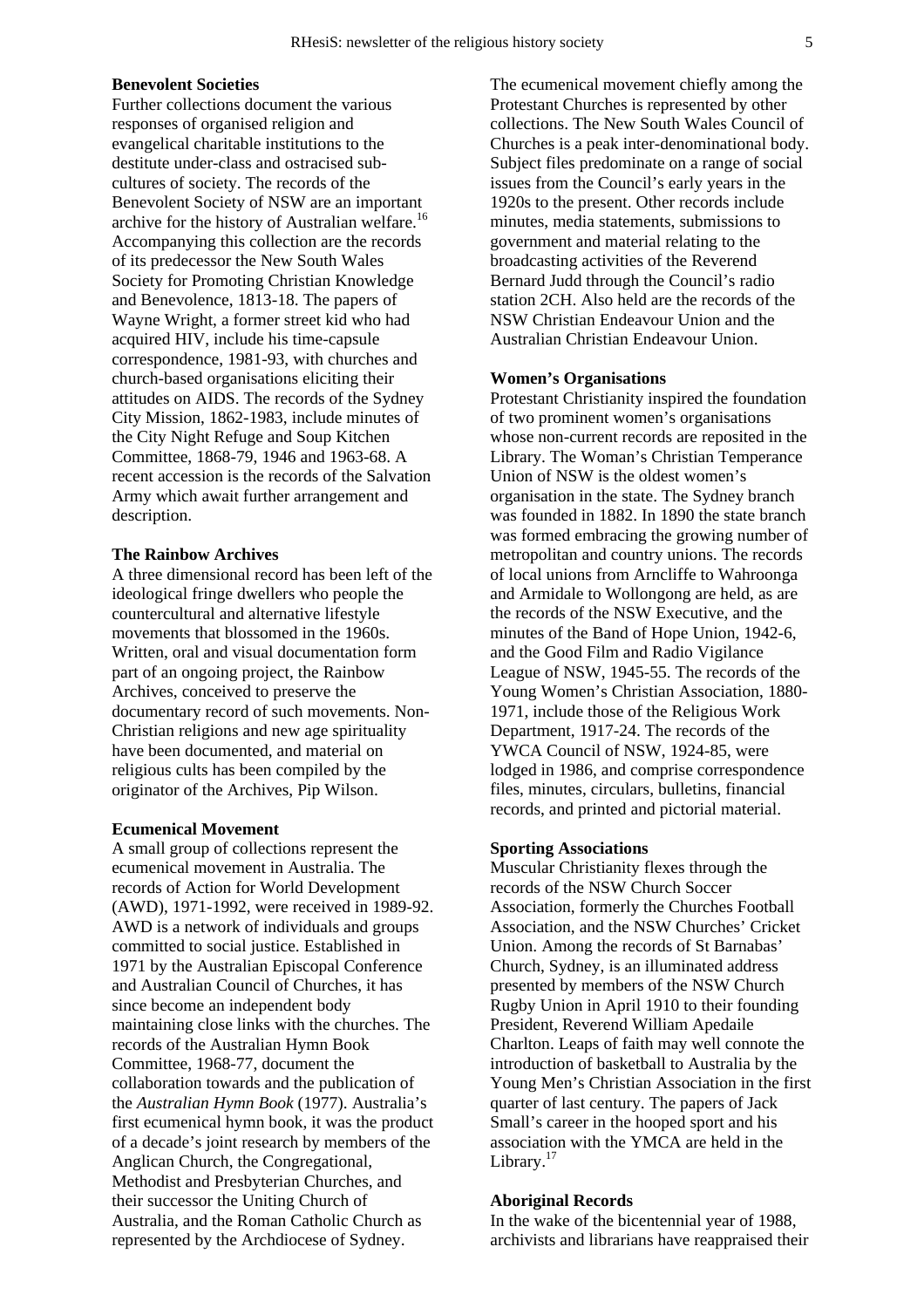professional responsibilities towards indigenous Australians and the custody of Aboriginal records in Australian collecting institutions.18 The publication of *Aboriginal and Torres Strait Islander Protocols for Libraries, Archives and Information Services* in 1995 laid down a guide to good practice for the management of information and records relating to indigenous Australians in libraries and archives, and for the interaction between these cultural institutions and indigenous communities.19

The Mitchell Library has implemented various protocols to assist the work of its two Indigenous Services Librarians, Ronald Briggs and Melissa Jackson. Among their duties they have conducted cross-cultural awareness workshops for their Library colleagues. The pair have raised the consciousness of staff to a number of issues, not least being the cultural dispossession of the work of indigenous authors, as in the case of a David Unaipon manuscript which was appropriated and edited by W. Ramsay Smith to appear in his book *Myths and Legends of the Australian Aboriginals.*20 Pursuant to the national protocols, Briggs and Jackson have identified sacred/secret visual materials in the papers of the anthropologist Herbert Basedow, and recommended revised access conditions for this collection.

The following is a selection of records arranged by denomination which is indicative of the scope and depth of the Library's manuscript holdings:

## **ANGLICAN**

A strength of the manuscript holdings relates to documentation on the establishment of the Church of England in Australia. A range of personal records has been preserved such as letters, diaries and journals of all the nascent ministers too numerous to mention. The litany of churchmen include the first chaplain, the Reverend Richard Johnson, followed in 1794 by the Reverend Samuel Marsden who maintained an extensive correspondence regarding his clerical commitments, agrarian pursuits and magistracy, as well as his missionary exploits in New Zealand and the South Sea Islands. The Reverend Thomas Hassall, "the first Anglican clergyman from colonial Australia," and son of missionary and lay preacher, Rowland Hassall, was a secondgeneration member of an evangelical dynasty whose correspondence is a fundamental source on the early clergy and their families.<sup>21</sup>

The letterbooks, 1825-9, of Thomas Hobbes Scott, the first Archdeacon of Australia are held, as are the disparate letters of his successor, the Right Reverend William Grant Broughton, who, in 1836, was elevated to be the first and only Bishop of Australia. The correspondence of the Right Reverend Frederic Barker, the first Bishop of Sydney, cover part of his episcopate from 1856 to 1873. Missionary work among the Aborigines, particularly at the mission station at Wellington Valley between 1837 and 1843, is detailed in the correspondence of Archdeacon James Gunther.

The expansion of the Church beyond the Nineteen Counties is recorded in a number of collections. Two significant accessions acquired early in the Library's history include the diaries and journals, 1814-38, and correspondence, 1820-33, of the Reverend Robert Knopwood, the first clergyman in Tasmania in 1803, and two of the journals of the Reverend John Ramsden Wollaston, the first Archdeacon of Western Australia in 1849.

The Irish-born clergyman George King (1813- 1889) arrived in Western Australia in 1841 as a missionary for the Society for the Propagation of the Gospel. He then became minister of St Andrew's in Sydney later in the decade. An aborted attempt to establish an Aboriginal mission in NSW in 1853 is documented in his papers. His daughter, Georgina, an amateur geologist and anthropologist, shared her father's concerns for the Aborigines and, through him, a friendship with Daisy Bates. One of the Library's generous benefactors was George King's granddaughter, the Sydney colonial historian Dr Hazel King. In the two decades before her death in 1997, she had lodged the documentary record of her philanthropic forebears. For the purpose of her biography of Governor Sir Richard Bourke, she had made extensive use of the Library's papers of this liberal Anglican who had largely effected religious pluralism at the expense of the Anglican hegemony during his administration<sup>22</sup>

The Reverend William Branwhite Clarke (1798-1878), who arrived in NSW in 1838, is accorded the distinction of "Father of Australian Geology" and regarded as "the most important scientific correspondent in nineteenth century Australia."<sup>23</sup> His voluminous papers were acquired by the Library from his family between 1929 and 1961. Clarke was basically an "informed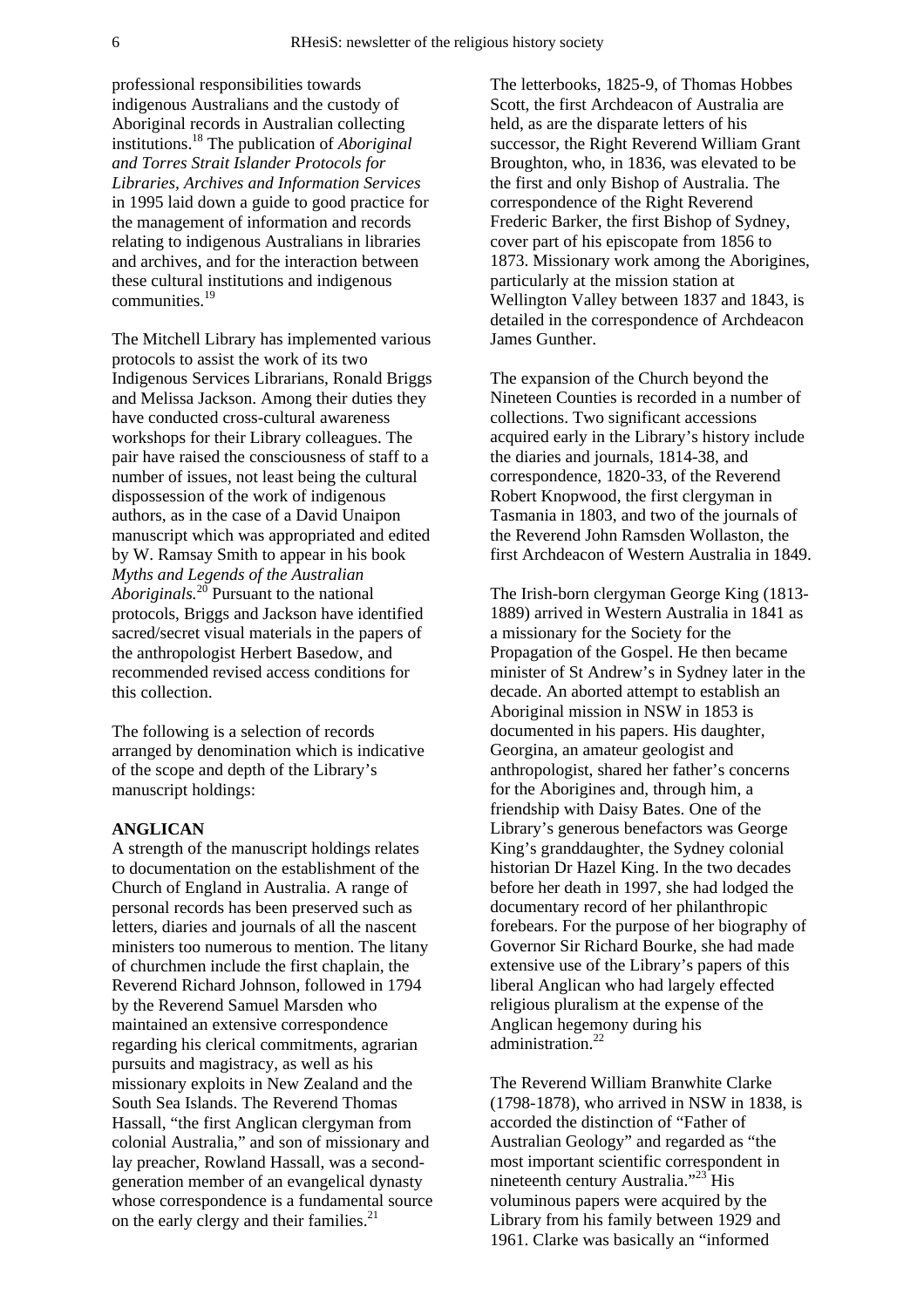creationist" as is reflected in his geological lectures and correspondence. His papers also include a significant series relating to his clerical duties, both in England and in NSW. His religious correspondence features exchanges with Bishops Broughton and Barker. Clarke also corresponded with W. S. Macleay and the Reverend Tennison Woods on scientific and religious matters. His final appointment before retirement was as rector of St Thomas' Church, North Sydney, 1846-71, from which issued much correspondence on diurnal matters of parochial business and church politics.

The papers of the Right Reverend John Stoward Moyes, (1884-1972), Bishop of Armidale, 1929-1964, and a longtime advocate of radical causes, have recently been used to explore the interface between his episcopal authority, the labour movement and the ensuing contradictions..24 Moyes' papers include correspondence with, *inter alia,*  Francis James about *The Anglican* newspaper, and concerning his strident opposition to the Vietnam War.

The personal papers of a number of Sydney Anglican evangelicals have been brought to wider attention through the assiduous enterprise of contributors to *The Australian Dictionary of Evangelical Biography.* One of these is the Reverend Dr William James Lawton, a church historian who combed through the Library's manuscripts collection to retrieve the papers of P. C. Anderson, Charles Christopher Godden and E. P. Field, among others, which "offer rich information on the shape and colour of colonial Anglicanism."<sup>25</sup> In 1995, during his term as rector of St John's, Darlinghurst, Lawton lodged in the Library the records of his unconventional inner-city parish. Apart from minute books and a plethora of baptism and marriage registers, 1883-1961, there are a number of files including one on the 1968 Billy Graham Crusade.<sup>26</sup>

The records of the Australian Board of Missions (ABM) are deposited in the Library. Established in 1850, the ABM has extended Christian mission to the Aboriginal and Torres Strait Islander peoples and to the peoples of Papua-New Guinea, the Pacific Islands and Asia. Two major series of records are the Board minutes, 1917-1974, and the Executive Council minutes, 1876-1917. The diaries and personal papers of missionaries in the service of the ABM were collected by the body. In 1995 the Library mounted a travelling

exhibition, *Yarrabah: The People of the Early Years,* destined for the eponymous Aboriginal community, west of Cairns. The exhibition had drawn on the ABM diaries of two intrepid frontier evangelists, the pioneer missionaries in northern Queensland John Brown Gribble (1847-1893), and his son, Ernest Richard Bulmer Gribble (1868-1957).<sup>27</sup> In 1892, the Reverend John Gribble established Yarrabah Mission and, owing to ill health, was replaced a year later by his son. Ernest Gribble befriended the local Aboriginal people, who had been dispossessed from their tribal lands by white settlers. Solicitous of their welfare, he offered them accommodation, and spiritual and vocational guidance at the Mission.

The personal papers of the devoted foot soldiers of the Church Missionary Society (CMS) in the backblocks of Australia and foreign lands attest to their Christian evangelicalism. The diaries and journals of Hubert Ernest de Mey Warren and his wife, Ellie May, chart the various trips they made to establish Aboriginal missions in remote parts of Arnhem Land and Groote Eylandt between 1915 and 1934. Deaconess Winifred Narelle Bullard, MBE (1900-1983) was among the first CMS recruits to work in the Diocese of Central Tanganyika in 1929. Bullard's first three years of ministering to her illiterate charges are related in 129 letters that she wrote to her family in Australia. The Newby-Fraser family papers are a recent accession and include the respective correspondence of William Newby-Fraser, minister and missionary, and his wife, Sarah, who worked together in India between 1893 and 1896.

The issue of homosexuality is a vexed one for the Diocese of Sydney, traditionally steeped in conservative evangelicalism. The diaries of Father Harold William Rogers offer a liberating supplement to the "fragmentary knowledge of homosexuality among Sydney Anglicans before the 1960s."<sup>28</sup> The diaries which commence in 1951 are a major source on the sexual orientation and unconventional theological positions of this gay priest.<sup>29</sup> Rogers' first appointment was as assistant priest at St Thomas', North Sydney, 1949-51, followed by a stint as a missionary in Papua New Guinea, before taking up a position at St James', King Street, Sydney, 1954-6. He was State Secretary of the Australian Board of Missions in Sydney, 1962-6. The diaries are accompanied by several hundred letters, 1967- 73, from Alice Beatrice Knox, a well-known parishioner of St James' Church.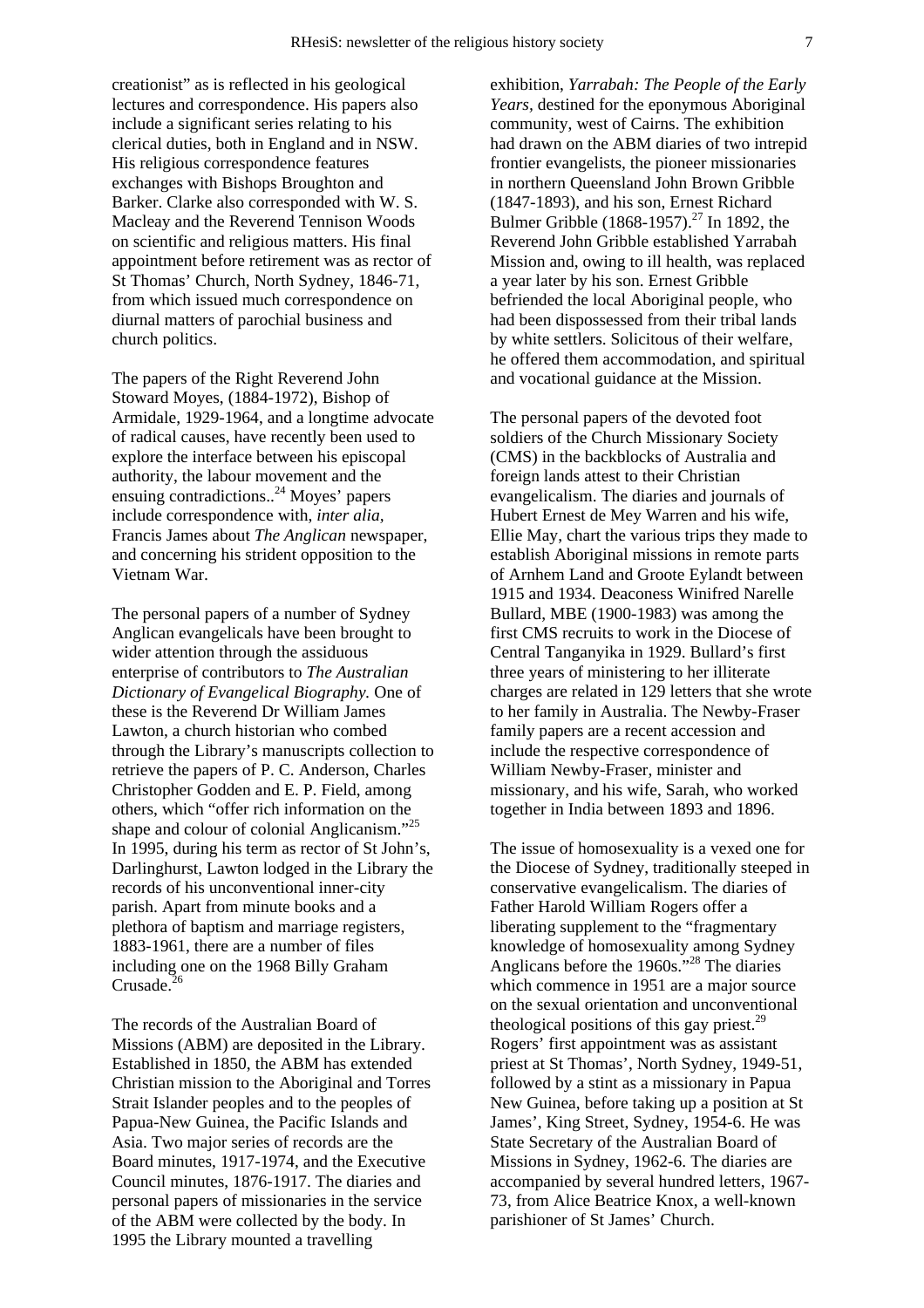The increasing call for homosexual law reform by the gay movement during the 1970s was unheeded by and antithetical to the Sydney Diocese. In 1979, AngGays, a ginger group of disaffected Anglican homosexuals, was formed to seek acceptance by and greater inclusiveness in the Church. The records of AngGays span its twelve-year life of activism, and include its vigorous letter-writing campaign against the exclusion of homosexuals from various offices within the Church.

## **BAPTIST**

Records of the Central Baptist Church, 1831- 1933, include minutes, correspondence, membership letters, birth, death and marriage registers, Sunday school registers, and financial and legal documents. Preserved with this collection are the records of the Baptists of Bathurst Street Church, the largest Baptist congregation in NSW before 1860s.<sup>30</sup>

#### **CONGREGATIONAL**

An unpublished detailed finding aid to the records of the Pitt Street Congregational Church, Sydney, 1828-1977, was recently compiled following the further arrangement and description of this collection. $31$  An administrative history of the Church provides contextual information for the broad range of record series created by a number of Church offices and functionaries. John Fairfax, patriarch of the newspaper dynasty, was a prominent member of the Church diaconate from 1840 until his death in 1877.<sup>32</sup>

In 1841 the Church appointed the Reverend L. E. Threlkeld (1788-1859) pastor of the South Head Congregational Church, Watsons Bay. Threlkeld's personal papers, held separately in the Library, document his earlier labours as a London Missionary Society missionary in the Pacific Islands and as Superintendent of the Aboriginal mission at Lake Macquarie, 1825- 41. He had lived among the Awabakal people and learnt their language. The fruits of this contiguous relationship were his studies of Aboriginal languages and indigenous translations of some of the Gospels, the manuscripts of which have survived. In 1980 the Library acquired Threlkeld's diary, 1857- 9, covering the final years of his pastorate at the Mariner's Church, Sydney. The source of this acquisition was the Missions to Seamen, whose first consignment of records had been deposited a year earlier. Formed in Sydney in 1881, its origins date from the Sydney Bethel Union, which had been established earlier in the century to provide for the spiritual and

physical welfare of merchant seamen visiting Sydney. Threlkeld had been appointed chaplain of seamen at the Bethel Union in 1845.

## **JEWISH**

The first synagogue in Sydney opened in Bridge Street in 1837. The opening of the Great Synagogue in 1878 followed the coexistence of the York Street and the Macquarie Street synagogues. The records of the Great Synagogue, 1832-1970, are a sizeable collection and include correspondence, 1846- 1965; minute books, 1837-1940; financial records; Sechita Committee records, 1925-61; records relating to building funds appeals, 1871-8, 1944-67; and pictorial material.

The papers of the businessman Louis Phillips deal in part with Jewish affairs straddling the  $19<sup>th</sup>$  and  $20<sup>th</sup>$  centuries. They document his activities as President of the Great Synagogue, 1899-1909; the building and finances of the Great Synangogue, 1871-1904; and matters concerning the Jewish community and Jewish burial grounds, 1869-1913.

## **METHODIST** (inc. PRIMITIVE

METHODIST and WESLEYAN) During the  $19<sup>th</sup>$  century Methodists were the exemplar evangelicals, "they carried revival and their Bibles all over Australia and beyond to proclaim the cross as the way of salvation, to call men and women to repentance and conversion, and on to an active life of service. They were the Protestant light cavalry of Australia."33 Two indispensable collections on the history of Methodism in Australia and in the Pacific region are the official records of the Methodist Church of Australasia-Home Mission (METH CH) and of the Methodist Church of Australasia-Department of Overseas Missions (MOM).<sup>34</sup>

The Home Mission collection of records, c1820-c1960, was chiefly acquired in a number of deposits between 1930 and 1973, originally from the Historical Records Committee of the Methodist Church of Australasia-NSW Conference and, from 1939, the Australasian Methodist Historical Society. It was material which had been brought together by these bodies from various sources and thus the records had not come to the Library from their creators. The collection comprises records of the Australian District, Australian Conference, Sydney and NSW Districts, including circuit minutes of Quarterly, Leaders' and Trustees' meetings and Sunday School records, and personal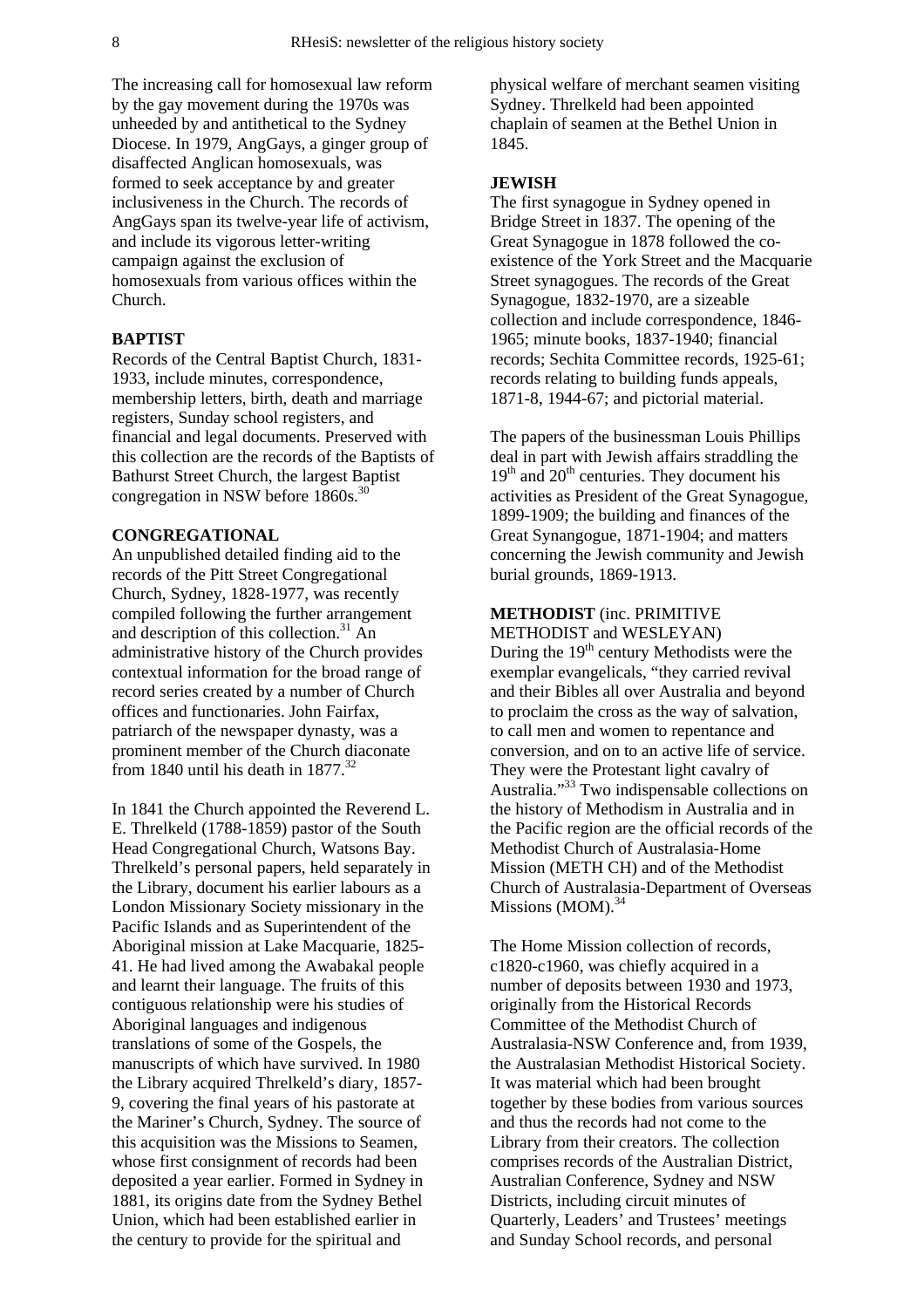papers of various ministers, newscuttings and pamphlets.<sup>35</sup>

From 1815-55, Australia was a mission field of the Wesleyan Missionary Society. The Library holds records from independent sources created during this period, eg. the minutes of quarterly meetings at the Wesleyan Mission House,  $1815-31$ .<sup>36</sup> In the mid-1840s the Primitive Methodist Church was established in Sydney. This was a separate body from the Wesleyan Missionary Society, but the records of the Primitive Methodists are intermingled with the Wesleyan records in the Home Mission collection. The records of other Methodist sects also appear in the records. In 1855 Australia ceased to be a mission field of the Wesleyan Missionary Society with the inauguration of the Australasian Wesleyan Methodist Church. In 1902 the Wesleyan Church united with the other Methodist groups to form the Methodist Church of Australasia.

In 1855, when the Australasian Wesleyan Methodist Church was inaugurated and Australia ceased to be a mission field of the Wesleyan Missionary Society, the Australasian Wesleyan Methodist Missionary Society was also founded to take over from the Wesleyan Missionary Society responsibility for the missions in Tonga (est. 1822), Samoa (1835), Fiji (19350, Rotuma (1839). Later missions were established in New Britain (1875), Papua (1891), Solomon Islands (1902), Fiji Indian Mission (1897), United Province, India (1908) and Highlands of Papua (1950).

About 1901-2, the name was changed from the Australasian Wesleyan Methodist Missionary Society to the Methodist Missionary Society of Australia. The name was changed to Methodist Church of Australasia-Department of Overseas Missions around 1936.

The MOM collection of records, c1830-c1970, mainly came direct to the Library from the Department of Overseas Missions beginning with the first consignment in 1952. Some overseas missionary material, though, has come via other sources such as the Australasian Methodist Historical Society. Occasionally individual missionaries would place their personal papers with the Department and these are included with the official records of the Department. Also included are large collections of pictorial material, and vernacular literature of over 400 volumes and some periodical issues.

A recent accession of papers from the estate of the first Tongan-born professional historian, Dr Sione Latukefu, relates to the history of Methodist missionary activity in Tonga. $37$  In the early 1960s, Latukefu had acquired the papers of various missionaries, including the Australian Methodist minister, the Reverend James Egan Moulton, and of the Reverend Ernest Crosby, during the course of research for his doctoral thesis, later published as *Church and State in Tonga* (1974). Extensive files deal with Tongan traditions and Tongan Royal genealogy. An album of 121 photographs of missionaries and their wives who served in Tonga between 1820 and 1927 is also included.

## **PRESBYTERIAN**

The papers of the Reverend John Dunmore Lang (1799-1878), the first Presbyterian clergyman in NSW, were acquired in 1934. They represent an outstanding source not only for ecclesiastical biography but also for some of the pressing issues of colonial life up to the time of his death. His correspondence and other writings, neatly assembled in maroon buckram-bound volumes, have been marshalled over the years by generations of historians for their diverse endeavours. Lang was a formidable figure whose papers range over all his activities, including intra- and inter-church affairs; his brainchild, the Australian College, established in 1831; immigration schemes, which brought out free settlers, clergy <sup>38</sup> and the German Lutheran missionaries deployed by him to establish an Aboriginal mission station at Moreton Bay; newspaper publishing; and his political career. Lang was arguably the prototype of the evangelical Christian influence on the rise of Australian democracy.<sup>39</sup> The bicentenary of Lang's birth occasioned timely celebration and tribute.40 For historians of turn-of-themillennium Australian republicanism interested in antecedents, the Lang papers are an essential source for the understanding of a protean republicanism.

Helen Wilson Fell (1849-1935), Sydney churchwoman and philanthropist, emigrated to Australia from Scotland at the age of twelve. Her father, the Reverend Dr Adam Thomson, was the first Moderator of the Presbyterian Church of NSW in 1865, and later the first Principal of St Andrew's College at the University of Sydney. Fell maintained a series of diaries, 1868-9, 1882-92, 1912-27, which have afforded insights into her middle-class life with her twin comforts of religion and family at its core.<sup>41</sup> She was Treasurer of the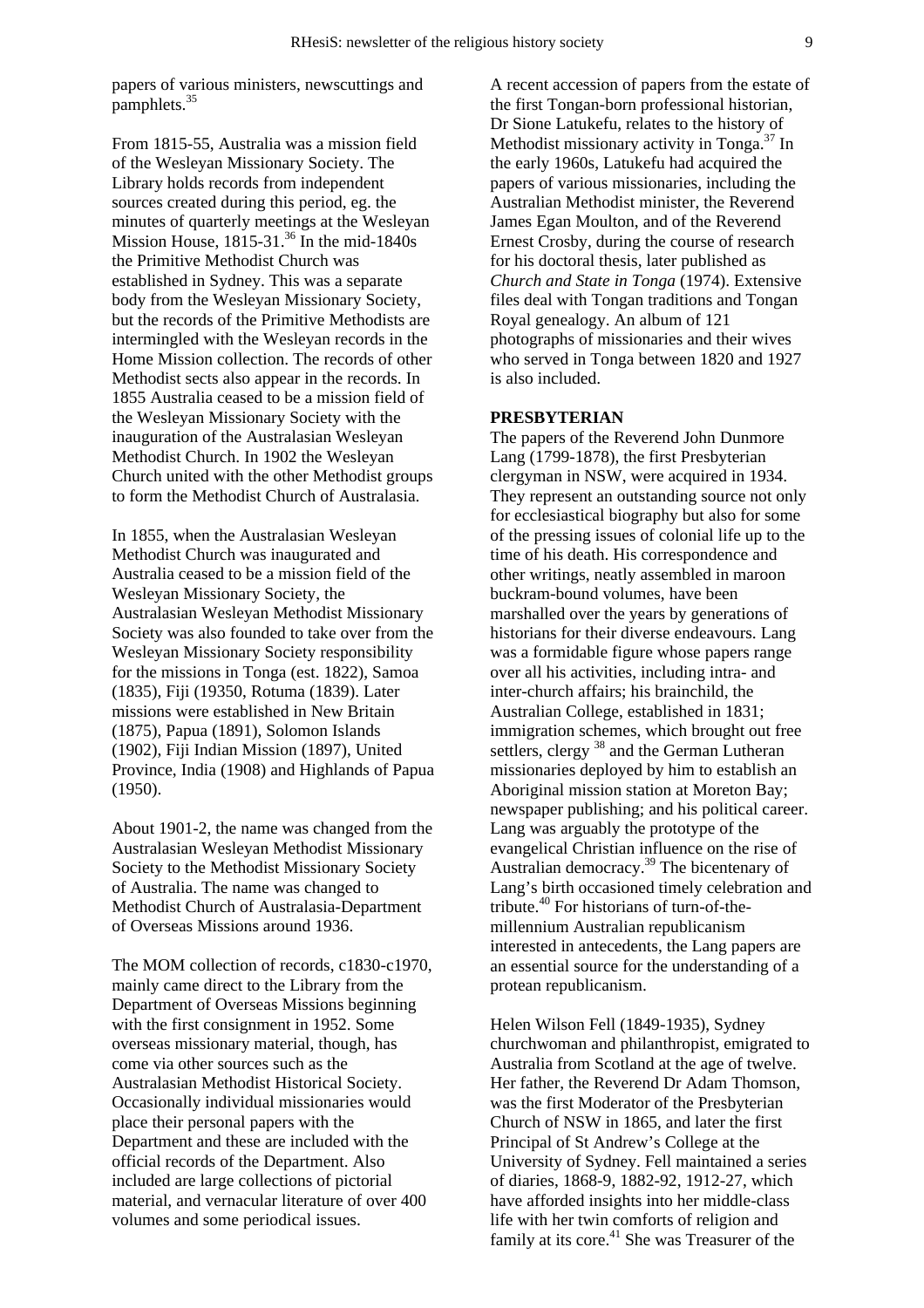Presbyterian Women's Missionary Association of NSW, 1891-3, 1903-13. Impelled by her Christianity to community charity work, she became a mainstay of St Peter's Relief Society caring for the destitute of North Sydney. The associated papers of the Thomson and Wood families reflect their involvement in Presbyterian ministry and mission in NSW and in India respectively, and include letters from Fell.

The Library holds multiple consignments of the records of the Presbyterian Church of Australia-Board of Ecumenical Mission and Relations including those of its precursor, the Australian Presbyterian Board of Missions. The records date from the mid- $19<sup>th</sup>$  century up to the time of the establishment of the Uniting Church of Australia-Commission for World Mission, which assumed responsibilities for the missionary activities of its constituent preunion churches. A large amount of material relates to Aboriginal communities across northern Australia, as well as to offshore activites in Papua New Guinea, Indonesia, New Hebrides, Thailand, Korea and India. The collection includes the diaries of missionaries.

#### **QUAKER**

The first meeting of the Society of Friends in Australia was conducted by James Backhouse and George Washington Walker in Hobart in 1832. They also convened the first meeting in Sydney three years later. The pair toured the Australian colonies between 1832-6, and have left detailed accounts of their labours, including Backhouse's journal for the period, supplemented by description of their work in Western Australia, Mauritius and South Africa, 1838-41. Walker's journal covers Tasmania, NSW and South Africa.

The records of the Society of Friends, 1867- 1978, include correspondence, minutes of meetings, financial records, registers of births, marriages and deaths, members' private journals, membership file, visitors' book and photographs.

Florence James (1902-1993) is best remembered as the co-author, with Dymphna Cusack, of the classic Australian novel *Come in Spinner* (1951) set in wartime Sydney. She became a leading light of the Religious Society of Friends (Quakers) in Australia in the early 1970s. While her papers largely document her literary and publishing activities, two series of correspondence contain communications with fellow Quakers at home and abroad.

Another Australian writer with Quaker connections is the English-born Elizabeth Jolley, whose papers were acquired by the Library. Her father was involved in relief work for the Quakers in Vienna after the First World War. The motif of exile in Jolley's writing is an empathic one; she attended a Quaker boarding school in the Cotswolds, although not a birth-right Quaker herself. This Quaker influence has imbued her personal and literary work ethic.

## **ROMAN CATHOLIC**

The papers of Father John Therry represent the foundation documents of Australian Catholicism.<sup>42</sup> The papers were presented on loan to the Mitchell Library by the Jesuit Fathers in 1969. Born in Cork, Therry was the first officially appointed priest to NSW, arriving in 1820. This pioneer prelate unrelentingly championed the cause of his scattered and disenfranchised flock. Preserved among his papers are hundreds of letters from Irish Catholics, testaments to his good works, while his official correspondence documents the steady growth of the Church from its frontier beginnings to its diocesan administration.

Among the short list of Australian candidates for sainthood is Francis James McGarry (1897-1955). Between 1935-44 he served as a missionary among Aboriginal communities in the Northern Territory. His papers include correspondence files and religious artefacts, including rosary beads, pocket-sized crucifixes, missals, prayer books and holy cards. The papers of McGarry's sister, Thelma Glissan, complement her brother's and chiefly document his cause for beatification.

One of the luminaries of Australian letters, James McAuley (1917-1976), was a convert to Catholicism. His papers were acquired in 1998. They feature diaries, 1948-73, and correspondence shedding light on his conversion, as well as on his careers as a poet, lecturer and cultural critic. McAuley's place in the annals of Australian literature is partly attributable to his creative complicity in the "Ern Malley" series of hoax poems in 1944. He went on to become founder and editor of the journal *Quadrant* in 1956. His involvement in Catholic Church politics surrounding The Movement and the establishment of the National Civic Council in the 1950s is also recorded in the papers.

Catherine Mackerras, née MacLaurin (1899- 1977), was another convert to the Church of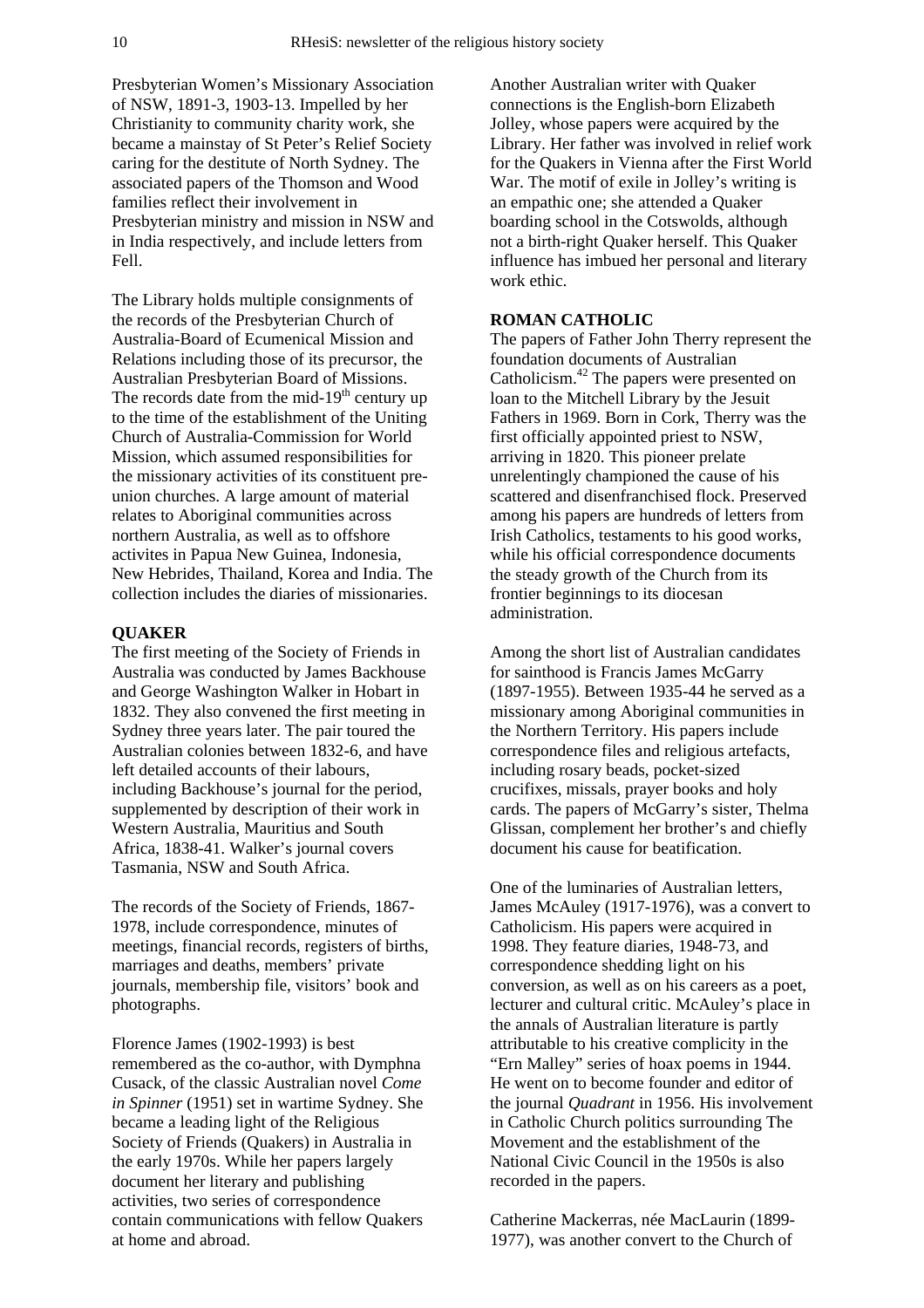Rome. Born into a distinguished and learned family, she later raised seven children of her own who excelled in their chosen fields. Mackerras' papers are signposts for her road to Damascus and unveil her deepening piety. She had corresponded with Hilaire Belloc on the question of objective truth and Church authority. In a joyous reply to the news of her reception into the Catholic Church he wrote: "You are now secure within the walls of the City of God".<sup>43</sup>

The papers of other lay Catholics include those of Australia's first Academy Award winner, the wartime cameraman and photographer Damien Parer (1912-1944); lawyer and Catholic feminist, Mary Tenison Woods; postwar Slovenian migrant and Snowy Mountains labourer, Ivan Kobal; anti-Vietnam War and peace activist, Noreen McDonald; and author, journalist and Vatican correspondent, Desmond O'Grady.

The records of several organisations are held, including the Australian Catholic Guild, 1845- 1996; Catholic Institute of Teachers, 1963-8; and St Vincent De Paul Society, c1891-1974. A small consignment of records is held of a religious order, The Company of Our Lady of the Blessed Sacrament (Grey Sisters), 1924- 67.

The records of a business, Lisgar Investment and Building Society, 1864-1979, provide a valuable source on the incidence of home ownership and tenancy among working-class Catholics in inner-city Sydney and the metropolitan area. It was established in 1868 as St Joseph's Permanent Investment and Benefit Building Society by members of the Australasian Holy Catholic Guild of St Mary and St Joseph. St Joseph's was a major provider of housing finance in Paddington during the late  $19^{th}$  century.<sup>44</sup> Lisgar offered members a range of services, including a profitable mode of investing their savings through the purchasing of shares. The resulting dividends assisted shareholders in acquiring properties and dwellings.<sup>45</sup>

The experiences of Italo-Australian Catholics are encapsulated in a number of discrete collections garnered by The Italians in New South Wales Project, launched in 1989.<sup>46</sup> In this collaborative venture with the Italian Historical Society (NSW), the State Library of NSW undertook to collect and preserve the historical record of the Italian presence in the state. Records of the San Francesco Catholic Italian Association, 1946-89, reflect its active

program of promoting a richer Christian lifestyle among the laity and its close association with the parish of St Fiacre, Leichhardt, under the Capuchin Franciscan Friars. The papers of legendary Sydney radio broadcaster and journalist, Mamma Lena Gustin, record her work for charitable causes and the Italo-Australian Catholic press. Debate on aspects of the Catholic faith between an Italian migrant and Dr Leslie Rumble, MSC, are preserved in the papers of Gino Paoloni.

The establishment of the Immaculate Conception Parish, Unanderra, by the Scalabrinian Fathers in 1952, has been documented by Stan A. Williams. A prominent layman in the Illawarra, Williams was a founding member of the Knights of the Southern Cross (Port Kembla) who assisted the burgeoning numbers of Italian Catholics working at the local steel works.

### **UNITARIAN**

Catherine Helen Spence (1825-1910), feminist, writer and preacher, was a pioneer in the history of social and political reform in Australia. Born in Scotland, she emigrated with her family to South Australia in 1839. Spence's conversion from the straitened predestinarianism of her patrimonial Calvinism to Unitarianism was a turning point in her life. After her death, Miles Franklin championed her cause for greater recognition and was instrumental in securing Spence's papers for the Mitchell Library.<sup>47</sup> Included among them are correspondence, sermons, talks, articles and research notes. Franklin's own papers include a slim quantity of Spence's correspondence, 1853-1909, literary manuscripts and lectures.<sup>48</sup>

#### **UNITING CHURCH**

The establishment of the Uniting Church in Australia in 1977, through the union of the Methodist, Congregational and most of the Presbyterian Churches, raised the critical issue of the preservation of documents and records of the Church.<sup>49</sup> When union took place, a national administrative structure (National Assembly) was created mainly based in Sydney. The Uniting Church chose the Mitchell Library on functional and geographical criteria as the repository for the national records emanating from the Assembly Secretariat and Commission for Mission, including World Mission, being the amalgamation of the missionary arms of the pre-union churches, and also from the Uniting Aboriginal and Islander Christian Congress, established in 1985. The Library already held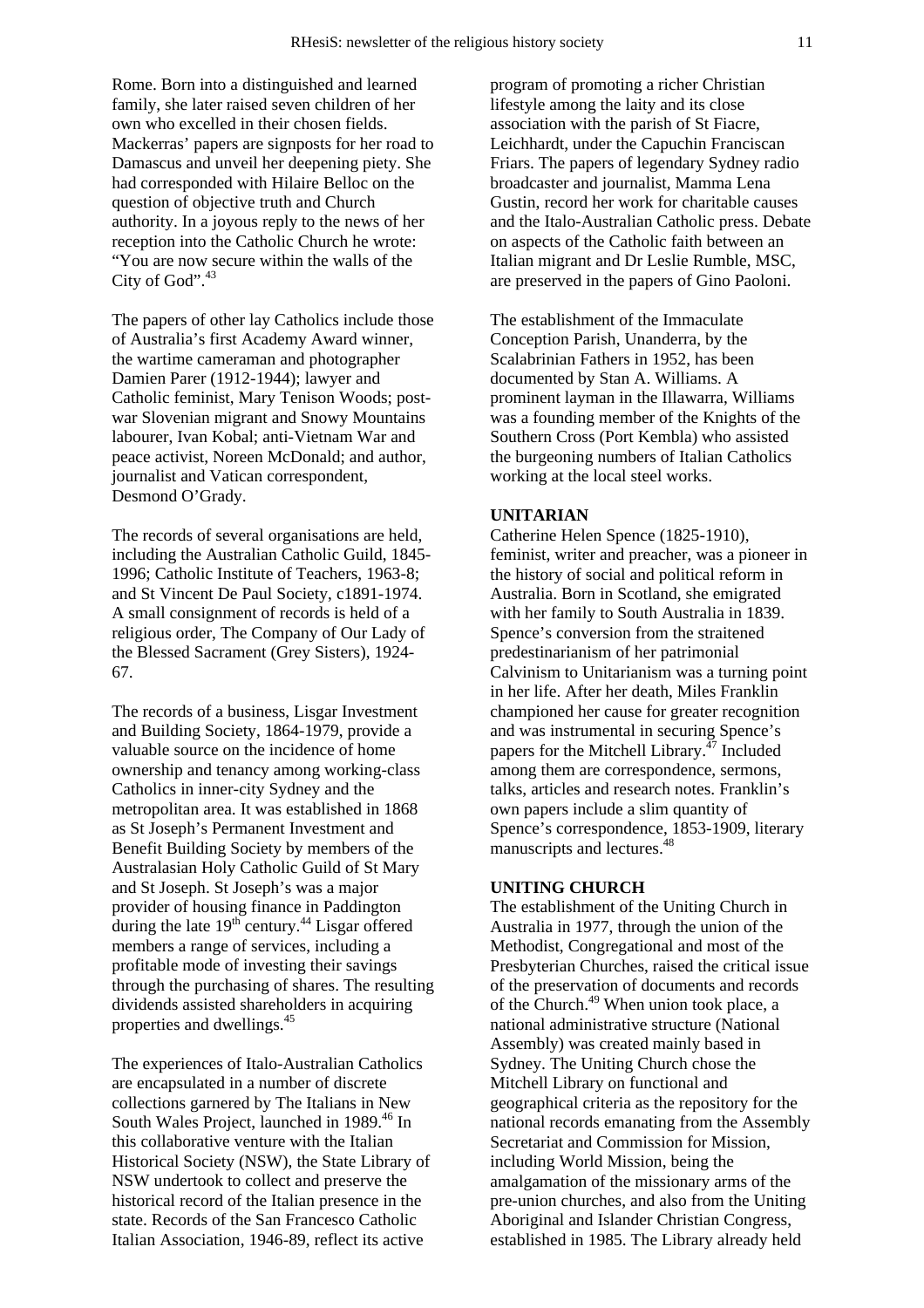the missionary records of the three pre-union churches, the Methodist Overseas Missions (formerly Methodist Church of Australasia-Department of Overseas Missions), the Congregational Council of World Mission (formerly London Missionary Society) and the Presbyterian Church of Australia-Board of Ecumenical Mission and Relations (formerly the Australian Presbyterian Board of Missions). The Uniting Church National Historical Committee is responsible for collecting, sorting and cataloguing the records before transfer to the Library.<sup>50</sup>

Between 1974 and 1981, the Reverend R. A. MacArthur, a former Presbyterian minister,

presented to the Library papers regarding the history of negotiations towards Church Union from as early as 1917. Included are documents from the Joint Commission on Church Unity, the Joint Constitution Council and the Joint Constitutional Commission.

Dorothy Macrae McMahon was ordained a minister in the Uniting Church of Australia in 1982. A decade later she was appointed National Director for Mission. Two consignments of her papers came in 1991 and 1996, reflecting her activism on the issues of AIDS, racism, human rights and world peace.

<sup>1</sup> An exiguous entry for the Library's holdings appeared in Leo J. Ansell, ed., *Register of Church Archives* (Toowoomba, Qld: Church Archivists' Society, 1985), 79-80. 2

Information about David Scott Mitchell can be obtained at <http://www.slnsw.gov.au/ml/dsm.htm> 3

<sup>4</sup> Public Library of New South Wales, *Annual Report, 1908* (1909).

<sup>5</sup> Public Library of New South Wales, *Annual Report, 1908* (1909); Neil Boness, "Manuscripts in the Antipodes: The Origins of the Sydney Collections," *Parergon: Bulletin of the Australian and New Zealand Association for Medieval & Renaissance Studies* 13, no. 2 (1996): 186; Phyllis Mander-Jones, Notes on Western Illuminated Manuscripts in the Mitchell Library, 1940, ML Pamphlet File Q091.47.

6 Roger Joyce, "Samuel Griffith, the Biographer, and the Matter of Sources," in *Biographers at Work*, eds. James Walter and Raija Nugent (Nathan, Qld: Griffith University, Institute for Modern Biography, 1984), 19. 7 Roger Joyce, "Samuel Griffith," *Biographers at Work*, 19-20.

<sup>8</sup> The reference to "cathedral of words" is by Australian poet Les Murray describing his favourite poem: "The Divine Comedy by Dante Alighieri has always moved me because of the construction of its beauty: it's like a cathedral of words, a medieval building of the finest, most lasting wonder." *The Good Weekend: The Sydney Morning Herald Magazine, 27 November 1999, 21. 9 <i>Phorning Herald Magazine, 27 November 1999, 21. 9 <i>The Inferno of Dante Alighieri. Literally Translated into English Verse in the Measure of the Original* 

(Sydney: Angus & Robertson, 1908).

<sup>10</sup> For an assessment of Griffith's translation of Dante as a document of Australian cultural history, see Roslyn Pesman Cooper, "Sir Samuel Griffith, Dante and the Italian Presence in Nineteenth-Century Australian Literary Culture", *Australian Literary Studies* 14, no. 2 (1989): 199-215.

 $11$  A microfiche index providing chronological and alphabetical access to Parkes' correspondence, 1803-96, compiled by his biographer, A.W. Martin, is available for sale to archives and libraries. Enquiries should be referred to Martin Beckett, Microfilms Librarian. Tel: 02-9273-1502, email: mbeckett@ilanet.slnsw.gov.au <sup>12</sup> Call to Australia was formed by the Festival of Light (FOL) in 1977. The previous year FOL had celebrated the 25th anniversary of A Call to the People of Australia, a campaign initiated by public officials and church leaders to advance moral standards in social and political life; David Hilliard, "Church, Family and Sexuality in Australia in the 1950s," *Australian Historical Studies* 28, no. 109 (1997): 133-46. The records of the Call to the People of Australia movement, 1951-59, including minute books, reports of annual meetings, speakers' notes and newscuttings, are also held in the Library.

<sup>13</sup> Research based on the papers while still in the possession of the Carr-Harris family is published in Andrew Moran, "Alexander Harris: The Man and His Family," *Journal of Australian Colonial History* 1, no.2 (1999): 30-44. For an overview of the controversy surrounding Harris's identity and authorship, with references to associated sources in the Mitchell Library, see Patricia Miles, "In Search of Alexander Harris," *Push from the* 

Bush: A Journal of Early Australian Social History, no. 30 (1992): 46-69.<br><sup>14</sup> Jeff Brownrigg, "Havelock Ellis in Australia," *Quadrant* 30, nos 1/2 (1986): 131.<br><sup>15</sup> For a study of this collection, see Judith Godden, "Sec

<sup>16</sup> Paul Scifleet, Guide to the Records of the Benevolent Society of New South Wales, 1813-1995, in the Mitchell *Library, State Library of New South Wales* (Paddington, NSW: Benevolent Society of New South Wales, 1996).

17 Maryanne Larkin, "The Mitchell Library Scores from Downtown: Basketball Records," *Australian Society for Sports History Bulletin*, no. 26 (1999): 1-2.

<sup>&</sup>lt;sup>3</sup> Brian H. Fletcher, *Australian History in New South Wales 1888-1938* (Kensington, NSW: New South Wales University Press, 1993), 12-3, 42-3.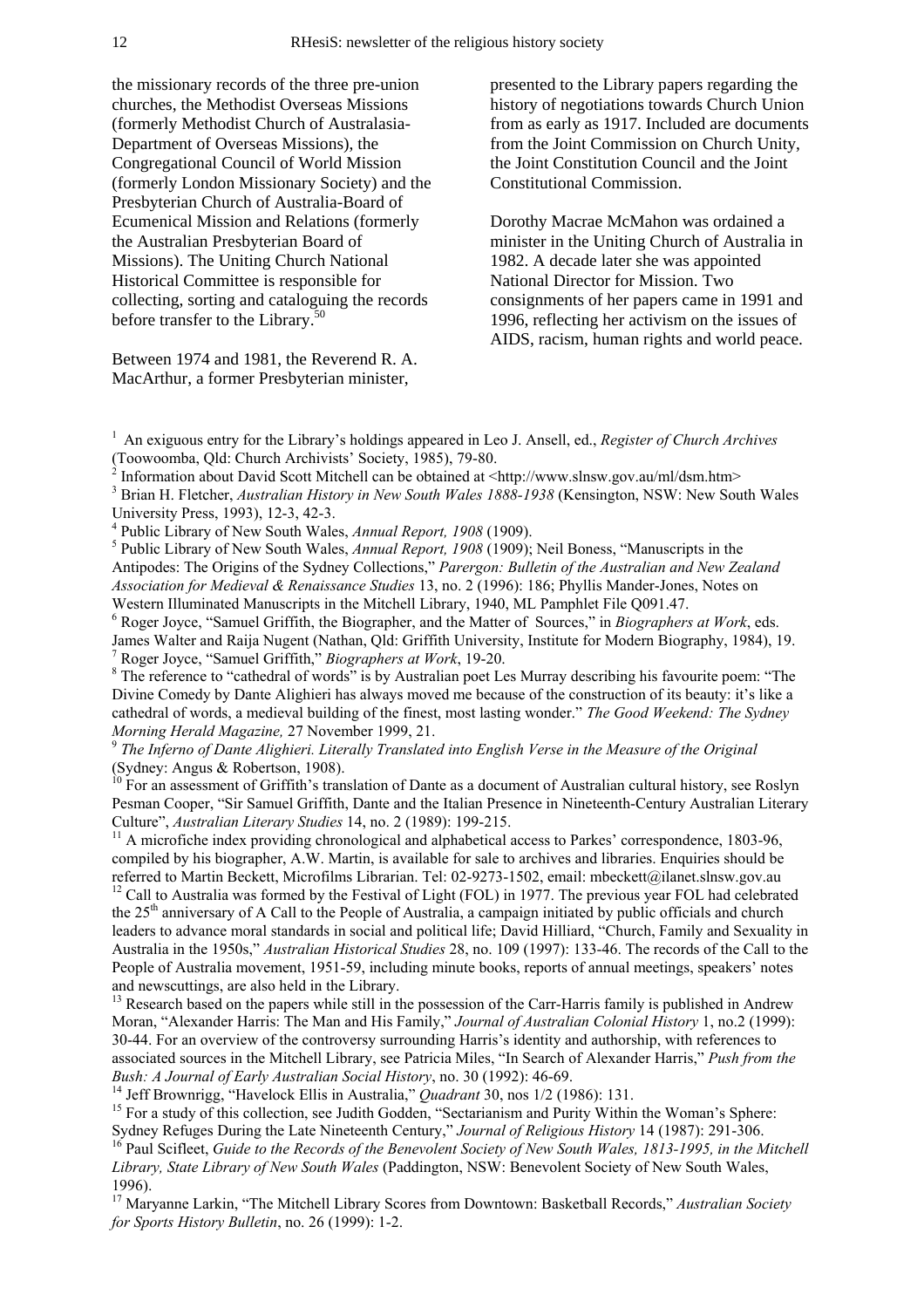18 Baiba Berzins, "Archivists and Aboriginal Records," *Archives and Manuscripts: The Journal of the Australian Society of Archivists* 19, no. 2 (1991): 193-205; Louise Anemaat, "Documenting Aboriginal History," in *The Information Environment-Towards 2000: Proceedings of the 8th National Convention, Darwin, Northern Territory, 15-18 September 1991*, Records Management Association of Australia (Canberra: Records Management Association of Australia, 1991), 179-85; *Archives and Aboriginal Australians,* ed. Adrian Cunningham, theme issue of *Limited Addition: Newsletter of the ASA Collecting Archives Special Interest Group*, no. 4 (1994); John Thompson, "'White Australia has a Black History': Sources for Aboriginal and Torres Strait Islander Studies in the National Library of Australia,"

<http://www.nla.gov.au/nla/staffpaper/thomp.html> (September 1995).

19 Alex Byrne, Alana Garwood, Heather Moorcroft and Alan Barnes, *Aboriginal and Torres Strait Islander Protocols for Libraries, Archives and Information Services* (Deakin, ACT: Australian Library and Information Association for the Aboriginal and Torres Strait Islander and Information Resource Network (ATSILIRN), c1995).

<sup>20</sup> David Unaipon, Legendary Tales of the Australian Aborigines, 1924-5, ML A1929; W. Ramsay Smith, *Myths and Legends of the Australian Aboriginals* (London: Harrap, 1930). For an insightful case study of the appropriation of the Unaipon manuscript in the context of European representation of indigenous religious cultures, see Hilary M. Carey, "'The Land of Byamee': K. Langloh Parker, David Unaipon, and Popular Aboriginality in the Assimilation Era," *Journal of Religious History* 22 (1998): 200-2, 212-6.

<sup>21</sup> Brian Dickey, ed., *The Australian Dictionary of Evangelical Biography* (Sydney: Evangelical History Association, 1994), 159.<br><sup>22</sup> Hazel King, *Richard Bourke* (Carlton, Vic: Melbourne University Press, 1971).

<sup>23</sup> Ann Moyal, "'With Pen and Hammer': The Correspondence of Rev. W. B. Clarke," in *Useful and Curious Geological Enquiries Beyond the World: Pacific-Asia Historical Themes: The 19th International INHIGEO Symposium, Sydney, Australia, 4-8 July, 1994*, eds. D. F. Branagan and G. H. McNally (Sydney : International Commission on the History of Geological Sciences, 1994), 172. I am grateful to my colleague, Stephen Martin, for his comments on the Clarke papers. He and Ann Moyal are jointly editing a collection of Clarke's scientific correspondence, *The Web of Science*, to be published by Melbourne University Press.

<sup>24</sup> Anne O'Brien, "The Case of the 'Cutivated Man': Class, Gender and the Church of the Establishment in Interwar Australia," *Australian Historical Studies* 27, no. 107 (1996): 242-56.

Interwar Australia," *Australian Historical Studies* 27, no. 107 (1996): 242-56. 25 William James Lawton, *The Better Time to Be: Utopian Attitudes to Society among Sydney Anglicans, 1885- 1914* (Kensington, NSW: New South Wales University Press, 1990), 7.<br><sup>26</sup> Dr Billy Graham's three crusades in Sydney, 1959, 1968 and 1979, are documented in the records of the Billy

Graham Evangelistic Association Ltd held in the Library.

<sup>27</sup> For a recent use of the papers promoting the Gribbles as courageous humanitarians in Australian history, see Henry Reynolds, *The Whispering in Our Hearts* (St Leonards, NSW: Allen & Unwin, 1998).

<sup>28</sup> David Hilliard, "Sydney Anglicans and Homosexuality," Journal of Homosexuality 33, no. 2 (1997): 105.<br><sup>29</sup> Brian Carledge, "The Biography-in-Progress of Harold William Rogers, Anglican Priest [1922-1988]," in *Gay Perspectives: Essays in Australian Gay Culture*, eds. Robert Aldrich and Garry Wotherspoon (Sydney: Department of Economic History, University of Sydney, 1992), 114.

<sup>30</sup> For a recent analysis of these records eliciting vital demographic and socio-economic information on a number of Baptists in mid-19<sup>th</sup> century NSW, see Narelle Illiffe, "First Fruits: Baptists in New South Wales c. 1830-1856," Journal of Australian Colonial History 1, no. 2 (1999): 45-79.

<sup>31</sup> Susan Loyd, A Guide to the Records of Pitt Street Congregational Church, Sydney, 1828-1977, in the Mitchell Library, State Library of New South Wales*.* Submitted in partial fulfiment of the requirements for the award of the Master of Information-Archives/Records, School of Information, Library and Archive Studies, University of New South Wales, 1998.

<sup>32</sup> Fairfax family papers, MLMSS 459.

<sup>33</sup> *The Australian Dictionary of Evangelical Biography*, ix. See also ADEB entires on three prominent Wesleyan Methodist laymen and philanthropists, father and son lawyers George Allen and George Wigram Allen, tycoon Ebenezer Vickery, and biscuit-maker William Arnott, all of whom are represented in their respective family papers held in the Library. The Arnott papers were received from the Arnott family in 1997, subsequently followed by the archives of Arnotts Ltd.. Phyllis Mander-Jones, a former Mitchell Librarian and grandaughter of William Arnott, compiled an unpublished history of Arnotts which resides with her own papers in the manuscripts collection.

<sup>34</sup> I am indebted to Paul Brunton, Curator of Manuscripts, for his notes on the administrative histories of these two collections.

35 For a published finding aid to this collection, see Eric G. Clancy, *Guide to Methodist Records in New South Wales, 1815-1977* (North Parramatta, NSW: Church Records and Histroical Society, 1995).<sup>36</sup> ML B291.

 $37$  The papers were microfilmed by the Pacific Manuscripts Bureau, Canberra, before being deposited in the Library, and are described in "Tongan Papers Collected by the Late Dr Sione Latukefu," *Pambu Newsletter,*  series 5 no.2 (1997): 3-4.

<sup>38</sup> One of Lang's recruits was missionary turned minister, William Ridley. He arrived in 1850, taught at the Australian College and was ordained that year. He undertook an itinerant mission to the Aborigines in central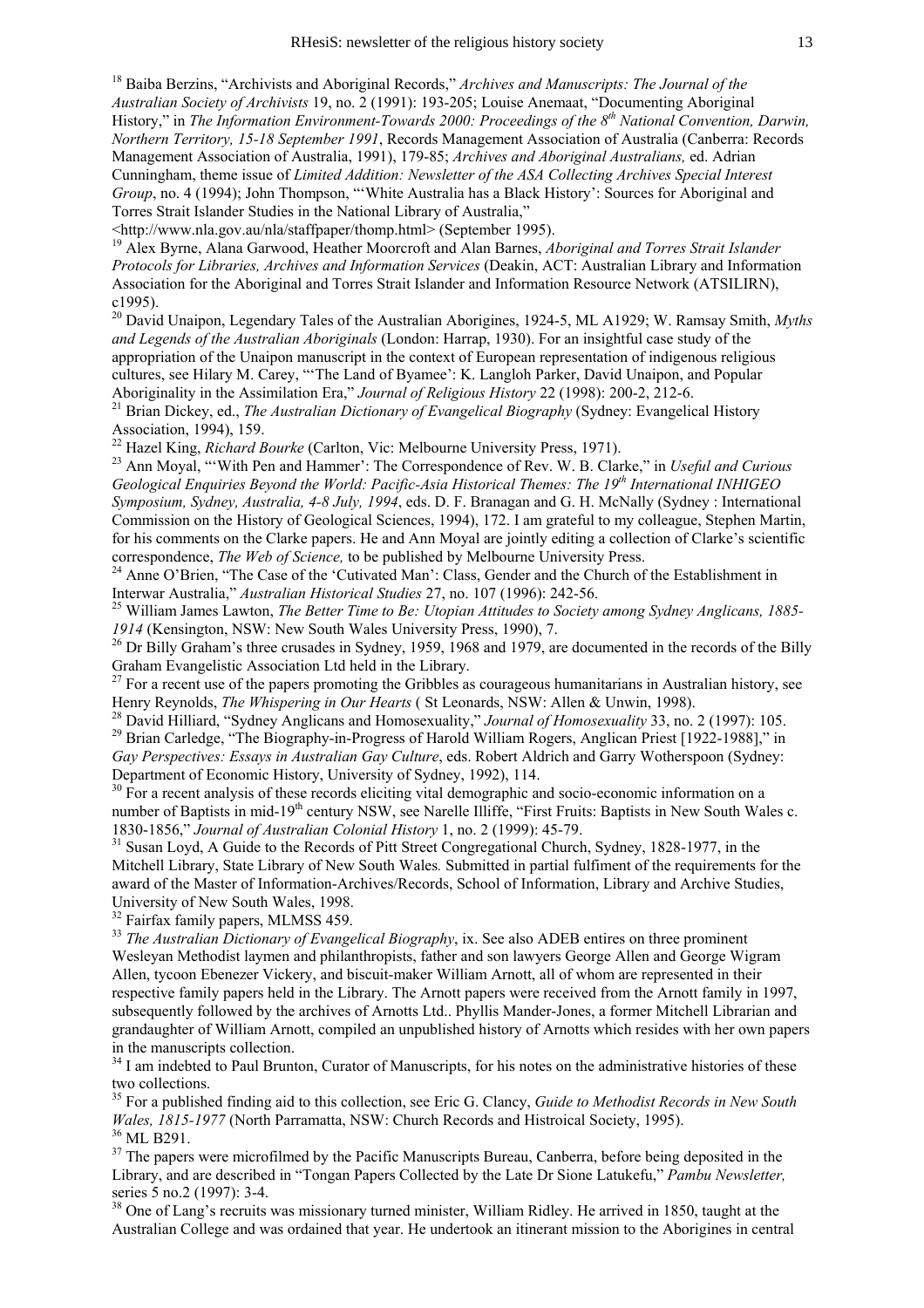and north-west NSW. His extensive researches and writings on Aboriginal languages, especially the Kamilaroi language, form a significant component of his documentary legacy in the Mitchell and Dixson collections.

<sup>39</sup> Alex Mills, "Religion, History and Citizenship," *Church Heritage* 10, no. 2 (1997): 93-4.<br><sup>40</sup> Donald Goudie, "Lang Bicentenary-1999," *Ferguson Focus: Newsletter of the Friends of the Ferguson Library* 1, no. 4 (1998): 4-5; Barry Bridges, "John Dunmore Lang: A Bicentennial Appreciation," *Church* 

*Heritage* 11, no. 2 (1999): 70-81.<br><sup>41</sup> For an investigation of the the Fell diaries, 1882-92, see Judith Godden, "Portrait of a Lady: A Decade in the Life of Helen Fell (1849-1935)," in *Worth Her Salt: Women and Work in Australia*, eds. Margaret Bevege, Margaret James and Carmel Shute (Sydney: Hale & Iremonger, 1982), 33-48.

<sup>42</sup> Guide to the Papers of Rev. John Therry in the Mitchell Library, Sydney (Sydney: Library Council of New South Wales, rev. ed., 1985 [first published 1980] ). Mitchell Library Manuscript Guides; no. 4.; see also Frank Carleton, "The Therry Papers Estrays in the Sydney Archdiocesan Archives: Some Details of Provenance," *Church Archivists' Society Newsletter,* no. 74 (1989): 4-5, concerning a group of Therry papers that came to be separated from the Mitchell consignment well before the latter's receipt by the Library.<br><sup>43</sup> Letter from Hilaire Belloc to Catherine Mackerras, 14 November 1932, MLMSS 5682/5.

<sup>44</sup> Max Kelly, *Paddock Full of Houses: Paddington, 1840-1890* (Paddington, NSW: Doak Press, 1978), 84. <sup>45</sup> For a description of a complementary collection of St Joseph's bills and receipts held by the Society of

Australian Genealogists, see Bronwyn Layton, "St Joseph's/Lisgar Building Society Project: A Building Society's Records as a Genealogical & Local History Source," *Descent: Journal of the Society of Australian Genealogists* 28, pt. 2 (1998): 66-71.<br><sup>46</sup> These collections have been described in James Andrighetti, *Italians in New South Wales: A Guide to the* 

*Archives in the Mitchell Library, State Library of New South Wales* (Sydney: State Library of New South Wales Press, 1995). Mitchell Library Manuscripts Guides; no.17. The Project has yet to document the minority religious worship of Italian non-Catholics, which for a recent ground-breaking study of the Italian pentecostal experience in Australia based on oral sources, see Mark Hutchinson, *Pellegrini: An Italian Protestant* 

<sup>47</sup> The whereabouts of diaries that Catherine Helen Spence kept from 1849 remain unknown. See Helen Jones "A Further Postscript to the Life of Catherine Helen Spence," *Journal of the Historical Society of South Australia*, no. 16 (1988): 165-7. 48 MLMSS 364/63.

49 Cornelis Uidam, "Note on National Assembly Archives," in *Marking Twenty Years: The Uniting Church in Australia 1977-1997*, eds. William W. Emilsen and Susan Emilsen (North Parramatta, NSW: United Theological College, 1997) 336.

50 <http://nat.uca.au/agencies/historical.html>

# **Religious History Society Conference**

is to be held in conjunction with the

# **Australian Historical Association Conference**

## **Brisbane 3-7 July 2002**

with the theme

# **'Crossing Boundaries between Science and Religion'**

The co-ordinator of the Religious History Society Conference is Dr Sarah Ferber, Department of Religious Studies, University of Queensland. Email: S.Ferber@mailbox.uq.edu.au.

> The overall co-ordinator of the 2002 AHA Conference is Dr Regina Ganter, School of Humanities, Griffith University. Email: R.Ganter@mailbox.gu.edu.au.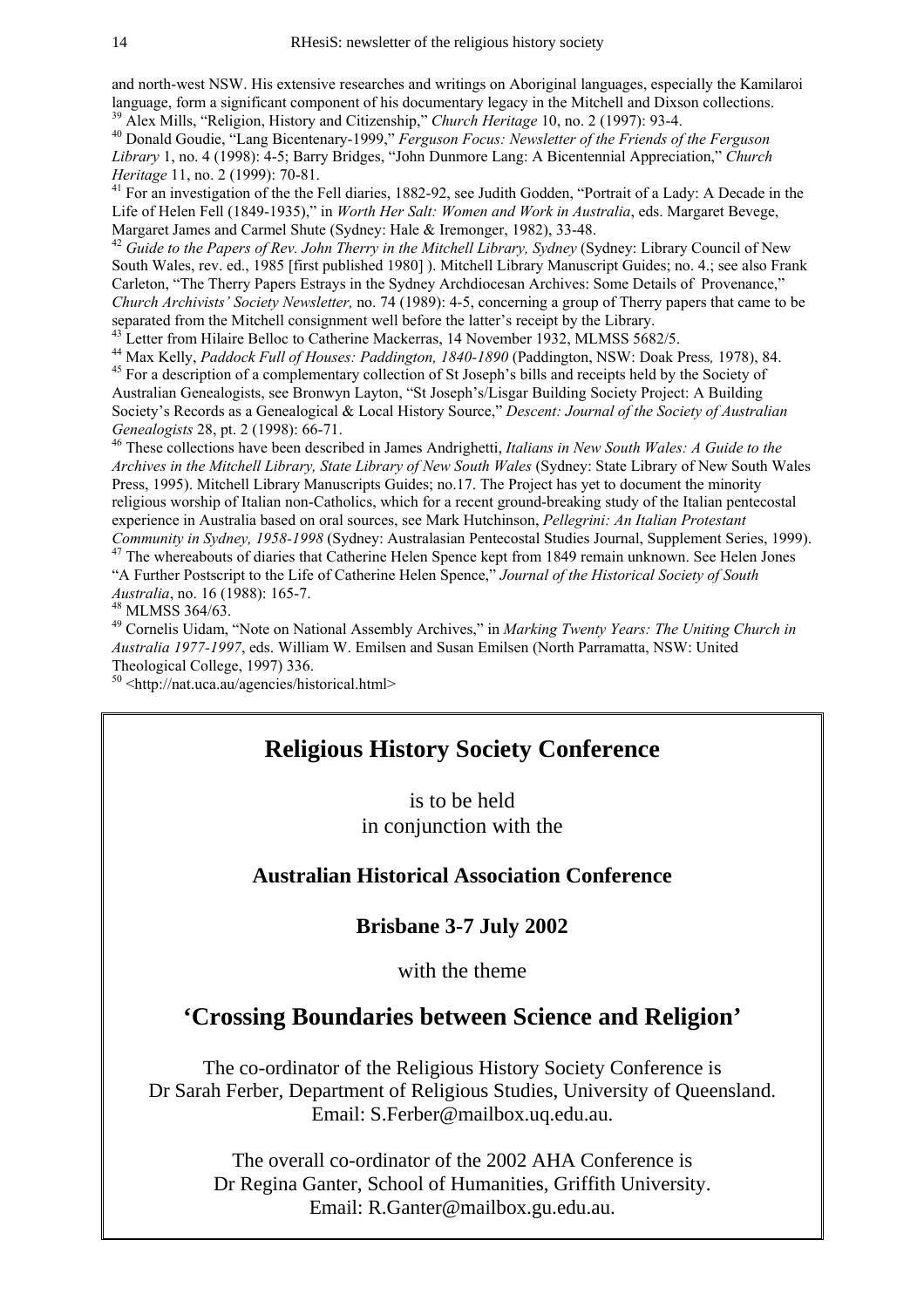# **Society for Religious History - Office Bearers 2001-2002**

**President**: Dr Hilary Carey, Department of History, Newcastle University, NSW 2308, ph: +61 2 4921 5209; fax: +61 2 4921 6940; email: hihmc@cc.newcastle.edu.au

**Convenor, Constitution Committee**: Dr Bruce Kaye, Anglican Synod

**Secretary/Treasurer**: Assoc. Prof. John Gascoigne, University of New South Wales

**Newsletter Editor**: Dr Bill Leadbetter, Edith Cowan University

## **State and International Correspondents**:

♦ New South Wales:

Dr Jennifer Clark, Department of History, University of New England, Armidale NSW 2351 ph: +61 267 732127 email: jclark@metz.une.edu.au;

Dr Geoffrey Treloar, PO Box 1505, Macquarie Centre NSW 2113, ph: +61 2 9936 6000 fax: +61 2 9936 6005

♦ New Zealand:

Dr Peter Lineham, Department of History, Albany Campus, Massey University, PB 102-904, North Shore MSC. Auckland, New Zealand ph: + 649 443 9687 fax: + 64 9 443 9640 email: P.Lineham@massey.ac.nz

♦ Queensland:

Prof. P. Almond, Department of Studies in Religion, University of Queensland, Brisbane 4072 ph: +61 7 3365 2154 fax: +61 7 3365 3071 email: P.Almond@mailbox.uq.edu.au

♦ South Australia:

Dr David Hilliard, Department of History, Flinders University, GPO Box 2100, Adelaide SA 5001 ph: +61 8 201 2225 fax: +61 8 201 2566 email: david.hilliard@flinders.edu.au

♦ Tasmania:

Dr Richard Ely, Department of History and Classics, University of Tasmania, GPO Box 252-81, Hobart 7001 fax: +61 3 6226 2392 email: r.g.ely@utas.edu.au

♦ United Kingdom:

Dr David Nash, History Department, Oxford Brookes University, Gipsy Lane Campus, Headington, Oxford OX3 OBP United Kingdom ph: +44 1865 483584 fax: +44 1865 484082 email: dsnash@brookes.ac.uk

♦ Victoria:

Dr Ken Manley email: Ken.Manley@whitley.unimelb.edu.au Dr Stewart Gill, Warden, Ridley College, University of Melbourne, 160 The Avenue, Parkville Victoria 3052 ph: +61 3 9207 4800 fax: +61 3 9387 5099 email: s.gill@ridley.unimelb.edu.au

♦ Western Australia:

Dr Bill Leadbetter, Community Services and Social Sciences, Edith Cowan University, 2 Bradford Street , Mount Lawley WA 6050 ph: +61 8 9370-6294 fax: +61 8 9370-2910 email: w.leadbetter@cowan.edu.au